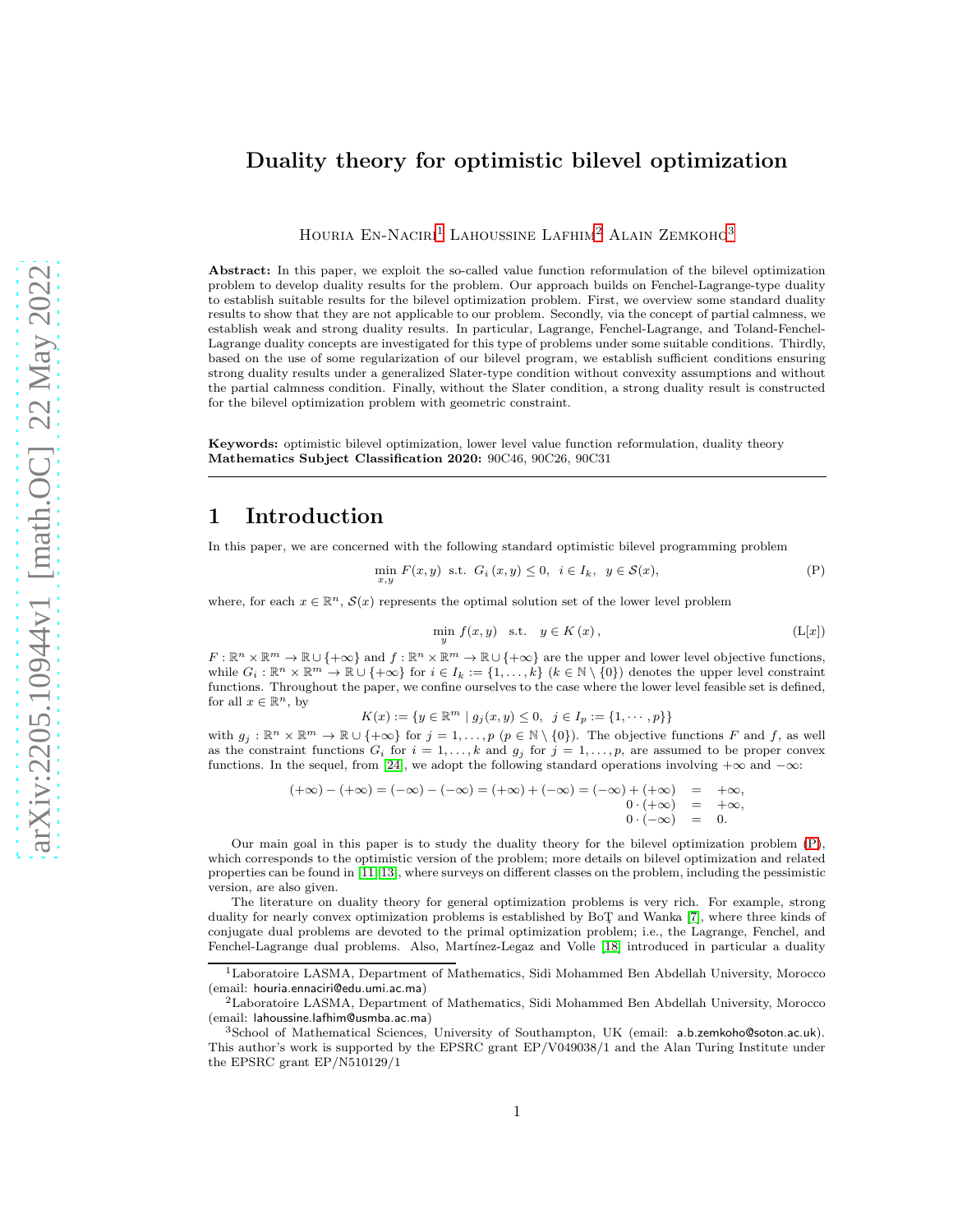scheme for the problem of minimizing the difference of two extended real-valued convex functions (i.e., d.c. functions for short) under finitely many d.c. constraints in terms of the Legendre-Fenchel conjugates of the involved convex functions. Another related interesting problem in conjugate duality theory developed by Rockafellar (see [\[19\]](#page-17-5) and [\[14\]](#page-17-6)) is the well-known perturbational approach, consisting in the use of a perturbation function as the keystone to obtain a dual problem for a general primal one by means of the Fenchel conjugation. Both problems satisfy weak duality (in the sense that the optimal value of the dual problem is less than or equal to the optimal value of the primal one), as a direct consequence of the Fenchel–Young inequality, whereas conditions ensuring strong duality (no duality gap and dual problem solvable) can be found in these references and many other ones in the literature.

However, only a small number of papers have been dedicated to duality theory for bilevel optimization problems. In [\[2\]](#page-16-0), Aboussoror and Adly adapted the Fenchel–Lagrange duality, which has been first introduced by Bot¸ and Wanka in [8] and tailored to convex programming problems, showing that a strong duality result holds between a bilevel nonlinear optimization problem with extremal-value function and its Fenchel-Lagrange dual under appropriate assumptions. Afterwards, a duality approach for the strong bilevel programming problem [\(P\)](#page-0-3) via a regularization and the Fenchel-Lagrange duality was presented by Abous-soror, Adly and Saissi in [\[3\]](#page-16-1). More precisely, using  $\varepsilon$ −approximate solutions of the lower level problem, they consider a regularized problem  $(P_{\epsilon})$  of  $(P)$ . Via this regularization and the operation of scalarization they present in [1], a duality approach using conjugacy for a semivectorial bilevel programming problem with the upper and lower levels being vectorial and scalar respectively, are proposed.

In this paper, we overview the literature to construct appropriate duality results for bilevel optimization problems, including Fenchel, Lagrange-Fenchel, and Toland-Lagrange-based techniques. Clearly, the aim of this paper is two-fold. We explore standard duality results from the literature and show their limitations, in terms of their applicability to the bilevel optimization problem. Secondly, we explore a number of approaches to develop tractable approaches to obtain duality results for the bilevel optimization problem. In the latter case, we first use an exact penalization of problem [\(P\)](#page-0-3) based on the well-know concept of partial calmness (see [\[23\]](#page-17-7)) to completely characterize Fenchel-Lagrange-type results. The key to this exact penalization is that the resulting problem can be viewed as a minimization problem of a d.c. objective function under convex constraints. Note that the technique used to get such a transformation is inspired by the work of [\[6,](#page-17-8) [18\]](#page-17-4), and conjugacy is the main tool involved in this technique. The results are obtained under the Slater constraint qualification and further regularity conditions and some closedness conditions. Additionally, based on the use of a regularization of problem [\(P\)](#page-0-3), we establish sufficient conditions ensuring strong duality results under a generalized Slater-type condition without convexity assumptions and without the partial calmness condition. Finally, without any Slater-type condition, strong duality results are investigated for the bilevel optimization problem with geometric constraint.

In next section, we first recall some definitions of convex analysis tools needed in this work. The preliminaries are mainly concerned with relevant properties of the subdifferential, also of the epigraph and some conjugate properties of convex functions. In Section 3, we collect some existing results while showing their limitations for our program. In Section 4, we investigate duality theory for problem [\(P\)](#page-0-3) using the partial calmness under some appropriate conditions. Subsequently, we completely characterize the strong duality for problem [\(P\)](#page-0-3) in the presence of partial calmness. In Section 5 however, in the absence of partial calmness, but under a generalized Slater constraint qualification, we provide a strong duality for the nonconvex bilevel optimization problem [\(P\)](#page-0-3). Then, the special case where the bilevel problem is geometrically constrained is also studied. Finally, we conclude our work in Section 6.

## 2 Preliminaries

Here, we recall some fundamental definitions and results essentially related to convex mappings. To proceed, let D be a subset of  $\mathbb{R}^n$ . The sets  $intD$ ,  $clD$  and  $coD$ , stand for the topological interior, the closure and the convex hull of D, respectively. Moreover, the convex cone (containing the origin of  $\mathbb{R}^n$ ) generated by D is denoted by  $coneD$ , and its closure is  $\overline{cone}D$ , the positive polar cone of D is given by

$$
D^{\circ} = \{x^* \in \mathbb{R}^n : \langle x^*, x \rangle \geqslant 0, \ \forall x \in D\},\
$$

while the indicator function  $\delta_D : \mathbb{R}^n \to \mathbb{R} \cup \{+\infty\}$  of D is defined by

$$
\delta_D(x) = \begin{cases} 0, & \text{if } x \in D, \\ +\infty, & \text{if } x \notin D. \end{cases}
$$

Additionally, the support function  $\sigma_D : \mathbb{R}^n \to \bar{\mathbb{R}} = \mathbb{R} \cup \{-\infty\} \cup \{+\infty\}$  of D is

$$
\sigma_D(x^*) = \sup_{x \in D} \langle x^*, x \rangle.
$$

For the optimization problem [\(P\)](#page-0-3) we denote by  $V(P)$  $V(P)$  $V(P)$  its optimal objective value and this notation is extended to the optimization problems that we use in this paper.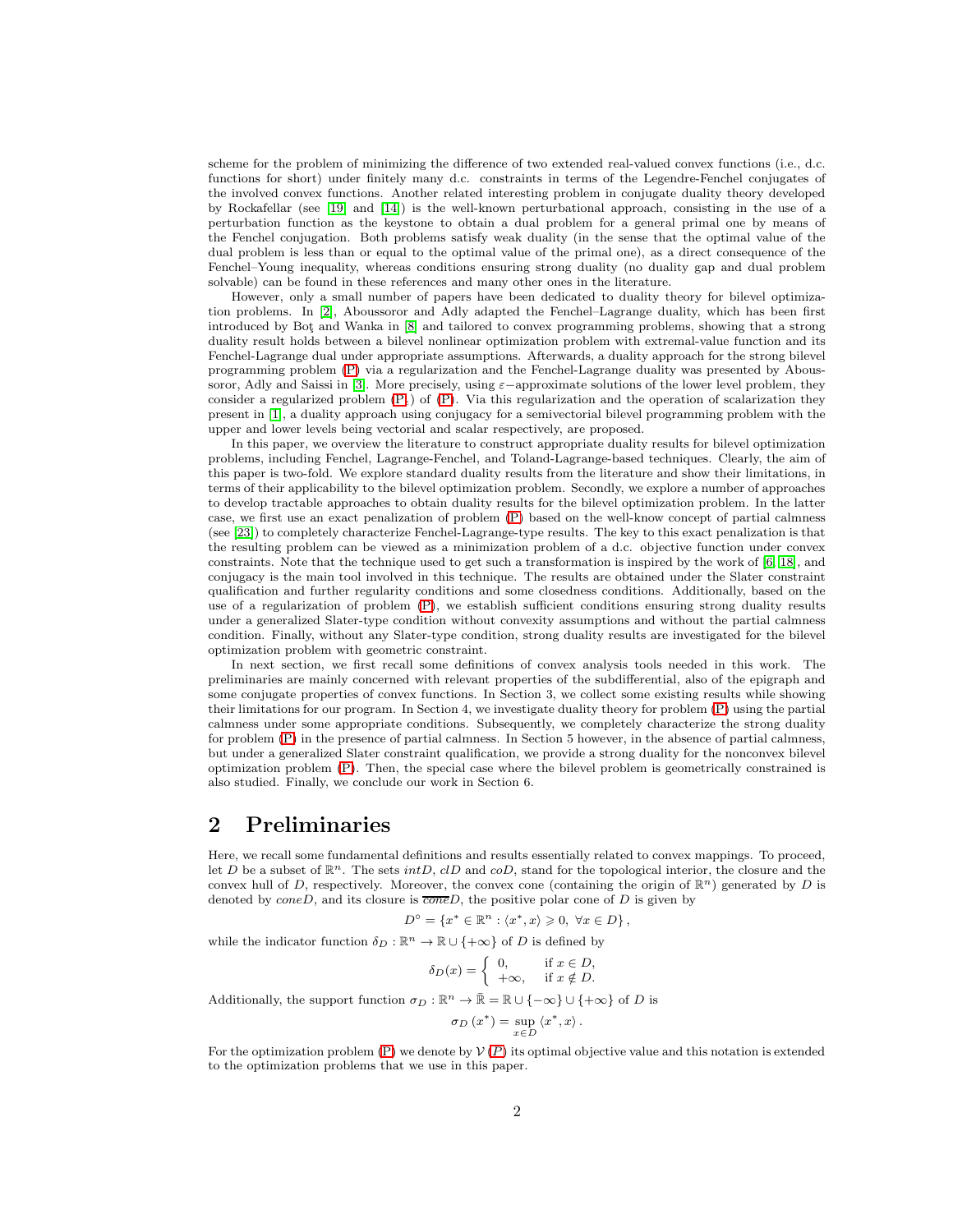For a given extend real valued function  $f: \mathbb{R}^n \to \bar{\mathbb{R}}$ , the epigraph, the lower semicontinuous hull, and the effective domain of  $f$  are respectively defined by

$$
\begin{array}{rcl}\n\text{epi } f & = & \{(x, r) \in \mathbb{R}^n \times \mathbb{R} \mid f(x) \leq r\}, \\
\text{epi}(\text{cl } f) & = & \text{cl}(\text{epi } f), \\
\text{dom } f & = & \{x \in \mathbb{R}^n \mid f(x) < +\infty\}.\n\end{array}
$$

We say that f is proper if  $f(x) > -\infty$  for all  $x \in \mathbb{R}^n$ , and dom  $f \neq \emptyset$ .

<span id="page-2-0"></span>**Definition 2.1.** Let  $f : \mathbb{R}^n \to \bar{\mathbb{R}}$  be a function, and D a nonempty subset of  $\mathbb{R}^n$ . The conjugate function of f relative to the set D is denoted by  $f_D^*$  and defined on  $\mathbb{R}^n$  by

$$
f_D^*(p) = \sup_{x \in D} \left\{ \langle p, x \rangle - f(x) \right\},\,
$$

where  $\langle .,.\rangle$ , denotes the inner product of two vectors in  $\mathbb{R}^n$ , i.e., for given  $x = (x_1, \ldots, x_n)^T$  and  $y =$  $(y_1, \ldots, y_n)^T$ , we have  $\langle x, y \rangle = \sum_{n=1}^{\infty}$  $i=1$  $x_i y_i$ . When  $D = \mathbb{R}^n$ , we get the usual Legendre-Fenchel conjugate function of  $f$  denoted by  $f^*$ .

Let  $D \subset \mathbb{R}^n$  and  $\bar{x} \in clD$ . The contingent cone to D at  $\bar{x}$  is the set

$$
T(\bar{x}, D) = \{ y \in \mathbb{R}^n \mid \exists t_k \downarrow 0, \exists y_k \to y, \bar{x} + t_k y_k \in D \ \forall k \in \mathbb{N} \}.
$$

**Definition 2.2.** Let  $f : \mathbb{R}^n \to \mathbb{R} \cup \{+\infty\}$  be a proper convex function and  $\bar{x} \in \text{dom } f$ . The subdifferential in the sense of convex analysis of f at  $\bar{x}$  denoted by  $\partial f(\bar{x})$  is the set

$$
\partial f(\bar{x}) = \{x^* \in \mathbb{R}^n \mid f(x) \ge f(\bar{x}) + \langle x^*, x - \bar{x} \rangle \ \forall x \in \mathbb{R}^n \}.
$$

An element  $x^* \in \partial f(\bar{x})$  is called a subgradient of f at  $\bar{x}$ .

**Remark 2.3.** Let  $f : \mathbb{R}^n \to \mathbb{R} \cup \{+\infty\}$ . Then, the following assertions hold:

- (i)  $x^* \in \partial f(\bar{x})$  if and only if  $\langle x^*, \bar{x} \rangle = f(\bar{x}) + f^*(x^*);$
- (ii)  $f(x) + f^*(x^*) \geq \langle x^*, x \rangle \quad \forall x, x^* \in \mathbb{R}^n$  (the Young-Fenchel inequality);
- (iii) If cl f is proper and convex, then it holds that  $f^{**} = cl f$ .

<span id="page-2-2"></span>**Proposition 2.4.** Let  $f_1, \ldots, f_k : \mathbb{R}^n \to \mathbb{R} \cup \{+\infty\}$  be proper convex functions. If the set  $\bigcap_{k=1}^k$  $i=1$ ri  $\left( \mathrm{dom}\left( f_{i}\right) \right)$ is nonempty, then

$$
\left(\sum^k f_i\right)^*(p) = \left(f_1^* \square \dots \square f_k^*\right)(p),
$$

where for a nonempty subset 
$$
B
$$
 of  $\mathbb{R}^n$ ,  $r$  is denotes the relative interior of  $B$ , i.e., the interior of  $B$  relative to the smallest affine set containing  $B$ , and

$$
(f_1^* \square ... \square f_k^*) (p) := \inf \left\{ \sum_{i=1}^k f_i^* (p_i) : p = \sum_{i=1}^k p_i \right\}
$$

is the infimal convolution of  $f_1^*, \ldots, f_k^*$ , and for each  $p \in \mathbb{R}^n$  the infimum is attained.

<span id="page-2-1"></span>**Proposition 2.5.** Let I be an index set, and let  $\{f_i : i \in I\}$  be a family of proper convex functions, where  $f_i : \mathbb{R}^n \to \mathbb{R} \cup \{+\infty\}$ . Then the following statements hold:

(i) 
$$
\operatorname{epi}\left(\sup_{i \in I} f_i\right) = \bigcap_{i \in I} \operatorname{epi} f_i;
$$
  
\n(ii)  $\left(\inf_{i \in I} f_i\right)^* = \sup_{i \in I} f_i^*$  and hence,  $\operatorname{epi}\left(\inf_{i \in I} f_i\right)^* = \bigcap_{i \in I} \operatorname{epi} f_i^*$ ;

(iii) If the set I is finite and  $\bigcap^k$  $i=1$  $\operatorname{ri}(\operatorname{dom}(f_i))$  is nonempty, then

$$
epi\left(\left(\sum_{i=1}^k f_i\right)^*\right) = \sum_{i=1}^k epi\left(f_i^*\right).
$$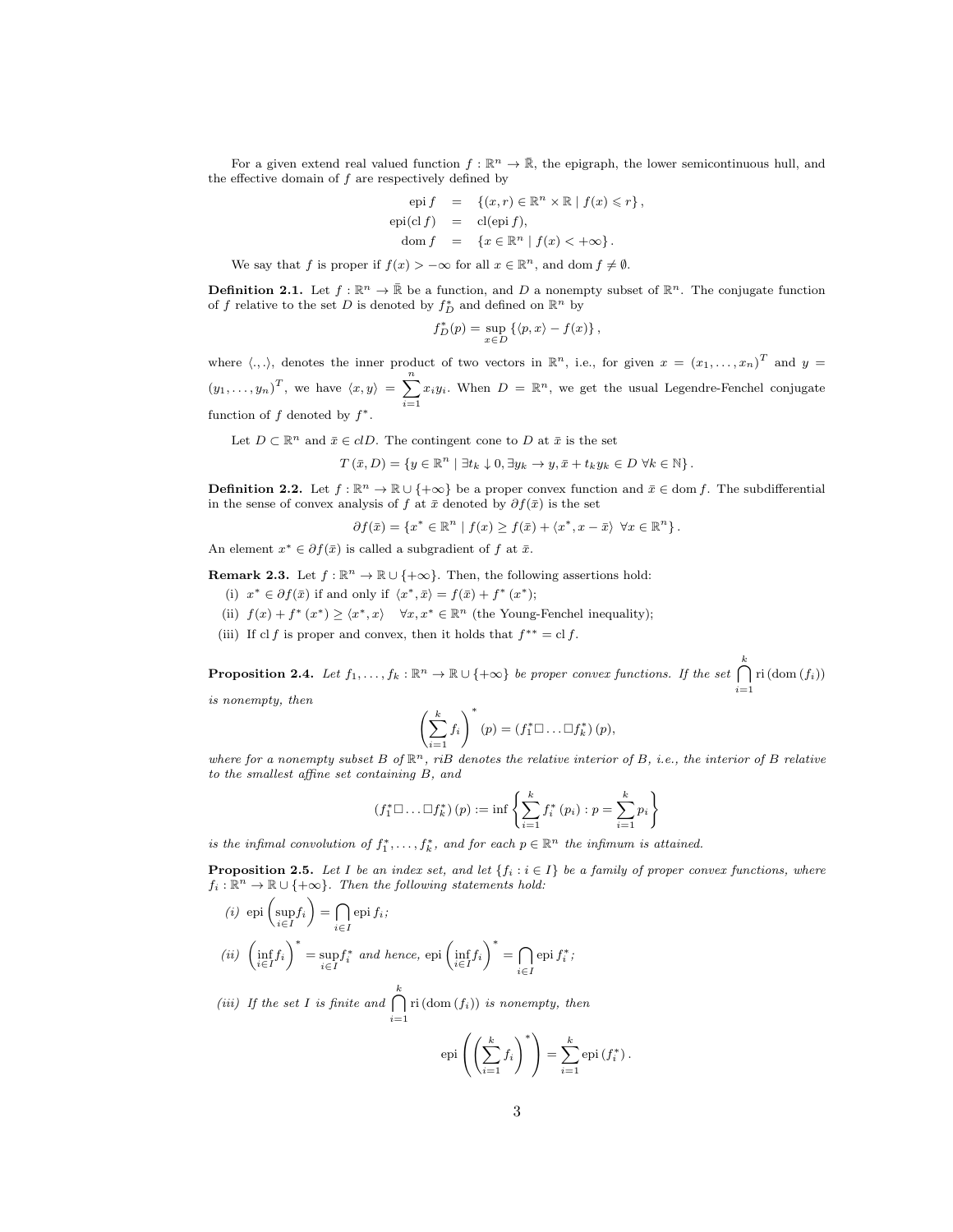Finally, any point  $p \in \mathbb{R}^n$  can be considered as a function on  $\mathbb{R}^n$  in such a way that  $p(x) := \langle p, x \rangle$ , for any  $x \in \mathbb{R}^n$ . Thus, for any  $\alpha \in \mathbb{R}$  and any function  $h : \mathbb{R}^n \to \overline{R}$ ,

$$
(h+p+\alpha)^*(x^*) = h^*(x^*-p) - \alpha
$$
, for all  $x^* \in \mathbb{R}^n$ 

and

 $epi(h + p + \alpha)^* = epi h^* + (p, -\alpha).$ For convenience, let  $\theta \in \mathbb{R}^m$  and  $M : \mathbb{R}^n \to \mathbb{R}^m$ , the composition mapping  $\theta \circ K$  will be denoted by  $\theta M$ .

# 3 Limitations of some existing theory

Consider the following lower level value reformulation of the bilevel optimization problem [\(P\)](#page-0-3) under consideration:

$$
\begin{cases}\n\min_{x,y} F(x,y) \\
G_i(x,y) \le 0 \\
g_j(x,y) \le 0 \\
f(x,y) - \varphi(x) \le 0,\n\end{cases}\n\forall i \in I_k = \{1, \ldots, k\},\n\tag{LLVF}
$$

where  $\varphi$  denotes the optimal value function of the lower level problem [\(L\[](#page-0-4)x]):

$$
\varphi(x) := \min_{y} \left\{ f(x, y) \middle| y \in K(x) \right\}.
$$

## 3.1 Convex optimization with only inequality constraints

In this subsection, we review some duality results for the mathematical programming problem

<span id="page-3-2"></span><span id="page-3-1"></span><span id="page-3-0"></span>
$$
\min\{\phi(x) \mid \psi(x) \le 0\} \tag{Pin}
$$

with  $\phi: \mathbb{R}^n \to \mathbb{R}$  and  $\psi = (\psi_1, \dots, \psi_p)^T : \mathbb{R}^n \to \mathbb{R}^r$ , where  $\psi(x) \leq 0$  means that  $\psi_i(x) \leq 0$  for all  $i \in I_r = \{1, \dots, r\}$ . To define the dual problem of  $(P_{in})$ , Bot et al. [8] considered a perturbation by using the following perturbation function:

$$
\Phi(x, \alpha, \beta) = \begin{cases} \phi(x + \alpha) & \text{if } \psi(x) \leq \beta, \\ +\infty & \text{otherwise.} \end{cases}
$$

Afterwards, they calculate the conjugate of Φ and obtained the following Fenchel-Lagrange dual problem

$$
\sup_{\alpha^* \in \mathbb{R}^n, \ \beta^* \in \mathbb{R}_+^r} \left\{-\phi^*(\alpha^*) + \inf_{x \in \mathbb{R}^n} \left[\langle \alpha^*, x \rangle + \langle \beta^*, \psi(x) \rangle \right] \right\}.
$$
 (D<sub>in</sub>)

In general, to deal with strong duality which charaterizes  $(P_{in})$ , we need to use a Slater-type constraint qualification.

**Definition 3.1.** We say that the genaralized Slater constraint qualification holds for the familly  $(\psi_i)_{i \in I_r}$ if there exist an element  $\bar{x} \in \mathbb{R}^n$  such that  $\psi_i(\bar{x}) < 0$  for  $i \in N$  and  $\psi_i(\bar{x}) \le 0$  for  $i \in L$ , where N and L are respectively given as

> $N = \{i \in I_r \mid \text{ such that } \psi_i \text{ is not an affine function}\},\$  $L = \{i \in I_r \mid \text{ such that } \psi_i \text{ is an affine function}\}.$

<span id="page-3-3"></span>**Theorem 3.2** ([8]). Let  $\phi$  and  $\psi_i$ , with  $i \in I_r$  be convex functions. Assume that the genaralized Slater constraint qualification holds for the familly  $(\psi_i)_{i\in I_r}$ . If  $\mathcal{V}(\mathrm{P}_{in})$  is finite, then strong duality holds and  $V(P_{in}) = V(D_{in}).$  $V(P_{in}) = V(D_{in}).$  $V(P_{in}) = V(D_{in}).$  $V(P_{in}) = V(D_{in}).$  $V(P_{in}) = V(D_{in}).$ 

Note that in [8] the Slater constraint qualification is used as a sufficient condition to establish strong Fenchel-Lagrange duality. Unfortunately, due to the presence of  $f(x, y) - \varphi(x)$  as a constraint, problem [\(LLVF\)](#page-3-2)does not satisfy the Slater constraint qualification. Moreover, problem [\(LLVF\)](#page-3-2)is not convex, even if the data are convex. Hence, Theorem [3.2](#page-3-3) is not applicable for problem [\(LLVF\)](#page-3-2). However, there is a chance that some of these requirements can hold for the simple bilevel optimization problem (see, e.g., [\[21\]](#page-17-9)), where the lower level problem is an unperturbed optimization problem.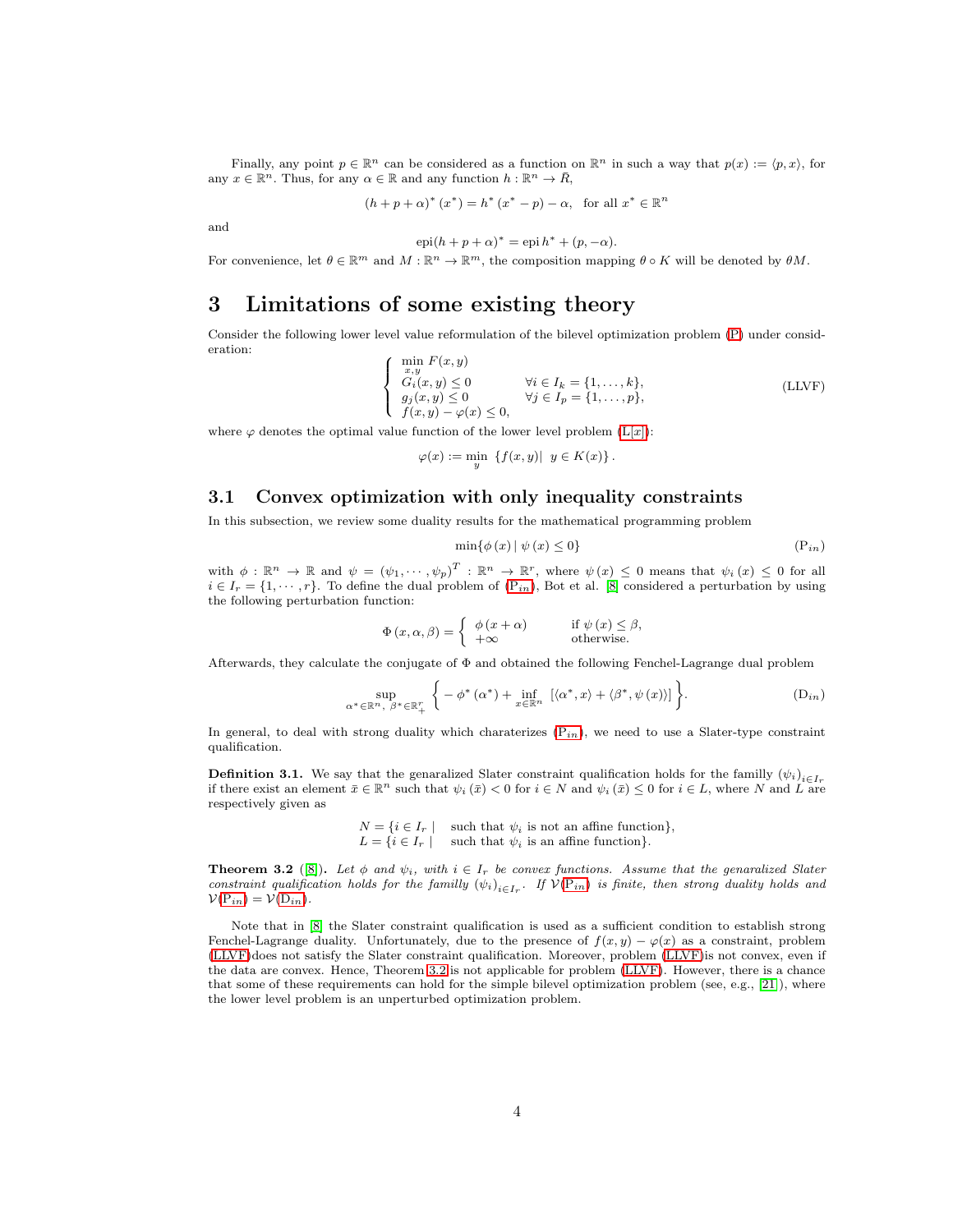#### 3.2 Convex optimization with inequality and equality constraints

Next, we add some equality constraints to problem  $(P_{in})$  to get the following primal optimization problem with equality constraints

<span id="page-4-1"></span><span id="page-4-0"></span>
$$
\min\{\phi(x) \mid \psi(x) \le 0, \quad \omega(x) = 0\},\tag{Peq}
$$

where  $\omega : \mathbb{R}^n \to \mathbb{R}^q$  is an affine-linear mapping and  $\phi : \mathbb{R}^n \to \mathbb{R}$  and  $\psi : \mathbb{R}^n \to \mathbb{R}^r$  are two functions such that the function  $(\phi, \psi) : \mathbb{R}^n \to \mathbb{R} \times \mathbb{R}^r$  defined by  $(\phi, \psi)(x) = (\phi(x), \psi(x))$  is convex-like with respect to the cone  $\mathbb{R}_+ \times \mathbb{R}_+^r$ ; that is, the set  $(\phi, \psi) (\mathbb{R}^n) + (\mathbb{R}_+ \times \mathbb{R}_+^r)$  is convex. The Lagrange dual  $(D_{eq})$  of  $(P_{eq})$  is defined as

$$
\sup_{\beta^* \in \mathbb{R}_+^r, \ \gamma^* \in \mathbb{R}^q} \ \inf_{x \in \mathbb{R}^n} \left\{ \phi(x) + \langle \beta^*, \psi(x) \rangle + \langle \gamma^*, \omega(x) \rangle \right\}.
$$
 (D<sub>eg</sub>)

In [\[4\]](#page-16-2), Bot et al. provide a strong duality theorem for  $(P_{eq})$  and its Lagrange dual problem by using some regularity conditions expressed by means of the contingent cone. More precisely, they work under the assumption that  $\bar{x}$  is an optimal solution of the primal problem [\(P](#page-4-1)<sub>eq</sub>). To clarify their concept, let us introduce the following sets:

$$
\begin{array}{lll} \Sigma&=&\{x\in \mathbb{R}^n\mid \psi\left(x\right)\leq 0,\;\; \omega\left(x\right)=0\},\\ \mathcal{E}&=&\left(\phi\left(\bar{x}\right)-\phi\left(x\right)-\sigma,-\psi\left(x\right)-z,-\omega\left(x\right)\right)\;\rvert\;x\in \mathbb{R}^n,\sigma\geq 0,\;z\in \mathbb{R}^r_+\}. \end{array}
$$

We arrive now to the strong duality theorem stated in the latter reference.

<span id="page-4-2"></span>**Theorem 3.3.** If  $\bar{x}$  is an optimal solution for  $(P_{eq})$  $(P_{eq})$ , the following assertions are equivalent

- 1. The equality  $T_{\mathcal{E}}(0,0_{\mathbb{R}^r},0_{\mathbb{R}^q})\bigcap(\mathbb{R}_+^*\times 0_{\mathbb{R}^r}\times 0_{\mathbb{R}^q})=\emptyset$  holds;
- 2.  $V(P_{eq}) = V(D_{eq})$  $V(P_{eq}) = V(D_{eq})$  $V(P_{eq}) = V(D_{eq})$  $V(P_{eq}) = V(D_{eq})$  $V(P_{eq}) = V(D_{eq})$  and there exists a point  $(\bar{\beta}, \bar{\gamma}) \in \mathbb{R}^r_+ \times \mathbb{R}^q$  that solves problem  $(D_{eq})$ . In this case, we have  $\langle \bar{\beta}, \psi(\bar{x}) \rangle = 0$ .

We now analyze the applicability of this theorem to our bilevel program [\(P\)](#page-0-3). To proceed, we consider the classical optimistic bilevel programming problem with linear lower level problem

<span id="page-4-3"></span>
$$
\begin{cases}\n\min_{x,y} F(x,y) \\
G_i(x,y) \le 0 \quad \forall i \in I_k = \{1,\ldots,k\}, \\
y \in S(x) = \arg\min_y \{C^T y \mid Ax + By \le d\},\n\end{cases}
$$
\n(3.1)

where  $d \in \mathbb{R}^r$ ,  $C \in \mathbb{R}^m$ ,  $A \in \mathbb{R}^r \times \mathbb{R}^n$  and  $B \in \mathbb{R}^r \times \mathbb{R}^m$ . Its lower level value function reformulation can be written as

$$
\min_{x,y} F(x,y) : G_i(x,y) \le 0 \quad \forall i \in I_k = \{1,\ldots,k\}, \ Ax + By \le d, \ C^T y - \varphi(x) = 0,
$$

where the lower-level value function  $\varphi$  is given by

$$
\varphi(x) = \min_{y} \{C^T y \mid Ax + By \le d\}.
$$

In general, even if the lower level problem is fully affine linear (i.e., in  $(x, y)$ ), as it is the case here, the optimal value function  $\varphi$  is not linear. This function is typically only be piecewise linear. Consequently, Theorem [3.3](#page-4-2) will rarely be applicable to a problem of the form [\(3.1\)](#page-4-3).

#### 3.3 Nonconvex optimization with inequality and equality constraints

Now, we do not assume that  $(P_{eq})$  has a solution, also no convexity assumption is imposed. Let us consider the Lagrangian

$$
L(\varsigma, \beta, \gamma, x) = \varsigma \phi(x) + \langle \beta, \psi(x) \rangle + \langle \gamma, \omega(x) \rangle.
$$

It can be seen that for all  $\varsigma \in \mathbb{R}_+$ ,  $\beta \in \mathbb{R}_+^r$  and  $\gamma \in \mathbb{R}^q$ , it holds that

$$
\inf_{x \in \mathbb{R}^n} L(\varsigma, \beta, \gamma, x) \leq \varsigma \mathcal{V}(P_{eq}), \quad \forall \varsigma \geq 0.
$$

Consequently, weak duality is satisfied in this case.

In [\[15\]](#page-17-10), a strong Lagrange duality theorem for the nonconvex optimization problem  $(P_{eq})$  and its dual is established under a suitable generalized Slater assumption. Based on this reference, it is said that the generalized Slater condition holds if

<span id="page-4-4"></span>
$$
\overline{cone}\left((\psi,\omega)(\mathbb{R}^n)+\mathbb{R}_+^r\times\{0_{\mathbb{R}^q}\}\right)=\mathbb{R}^r\times\mathbb{R}^q.
$$
\n(3.2)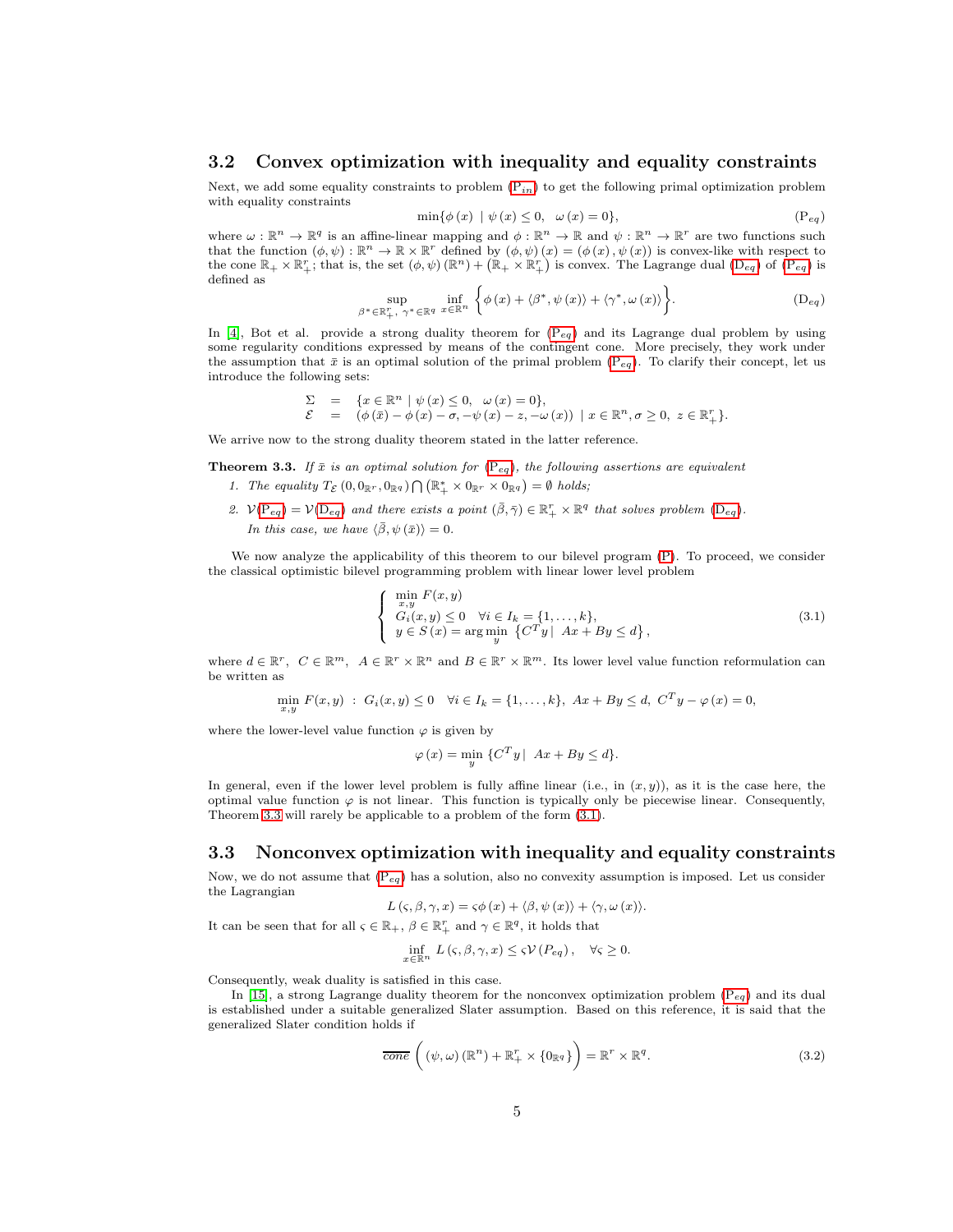To proceed we need the following construction

$$
\Psi(\mathbb{R}^{n}) = \left\{ (\phi(x), \psi(x), \omega(x)) \in \mathbb{R} \times \mathbb{R}^{r} \times \mathbb{R}^{q} \mid x \in \mathbb{R}^{n} \right\}.
$$

By assuming that a genaralized Slater condition holds together with an additional condition, the authors prove the following strong duality result.

<span id="page-5-1"></span>**Theorem 3.4.** Consider problems  $(P_{eq})$  $(P_{eq})$  and  $(D_{eq})$  $(D_{eq})$  and suppose that

- $V(P_{eq})$  $V(P_{eq})$  $V(P_{eq})$  is finite, •  $int\left( co\left( \Psi \left( \mathbb{R}^{n}\right) \right) +\left( \mathbb{R}_{+}\times \mathbb{R}_{+}^{r}\times \mathbb{R}^{q}\right) \ \right) \neq \emptyset ,$
- the generalized Slater condition (3.[2\)](#page-4-4) holds.

Furthermore, let one of the following assumption hold:

$$
A(1) \quad cone \left( int \left[ co \left( \Psi \left( \mathbb{R}^n \right) \right) - \mathcal{V}(\mathrm{P}_{eq}) \left( 1, 0_{\mathbb{R}_+ \times \mathbb{R}_+^r \times \mathbb{R}^q} \right) + \left( \mathbb{R}_+ \times \mathbb{R}_+^r \times \mathbb{R}^q \right) \right] \right) \text{ is pointed,}
$$
\n
$$
A(2) \quad (0,0) \notin int \left[ co \left( \Psi \left( \mathbb{R}^n \right) \right) - \mathcal{V}(\mathrm{P}_{eq}) \left( 1, 0_{\mathbb{R}_+ \times \mathbb{R}_+^r \times \mathbb{R}^q} \right) + \left( \mathbb{R}_+ \times \mathbb{R}_+^r \times \mathbb{R}^q \right) \right].
$$

Then,  $\mathcal{V}(P_{eq}) = \mathcal{V}(D_{eq})$  $\mathcal{V}(P_{eq}) = \mathcal{V}(D_{eq})$  $\mathcal{V}(P_{eq}) = \mathcal{V}(D_{eq})$  $\mathcal{V}(P_{eq}) = \mathcal{V}(D_{eq})$  $\mathcal{V}(P_{eq}) = \mathcal{V}(D_{eq})$  and there exists  $(\bar{\beta}, \bar{\gamma}) \in \mathbb{R}_+^r \times \mathbb{R}^q$  such that

$$
\mathcal{V}(\mathrm{P}_{eq}) = \inf_{x \in \mathbb{R}^n} L(1, \bar{\beta}, \bar{\gamma}, x).
$$

Next, we do not assume that [\(P\)](#page-0-3) has a solution, also no convexity assumption is imposed. Let us consider the Lagrangian

$$
L(\varsigma,\alpha,\beta,\gamma,x,y)=\varsigma F(x,y)+\gamma(f(x,y)-\varphi(x)))+\sum_{i=1}^k\alpha_iG_i(x,y)+\sum_{j=1}^p\beta_jg_j(x,y).
$$

It can be seen that for all  $\gamma \in \mathbb{R}$ ,  $\alpha \in \mathbb{R}^k_+$  and  $\beta \in \mathbb{R}^p_+$ 

$$
\inf_{(x,y)\in\mathbb{R}^n\times\mathbb{R}^m} L(\varsigma,\alpha,\beta,\gamma,x,y)\leq \varsigma \mathcal{V}(\mathcal{P}),\quad \forall \varsigma\geq 0.
$$

Consequently, the weak duality holds. To provide the strong duality, we need that the following Slater-type condition holds

<span id="page-5-0"></span>
$$
\overline{cone}\left((f-\varphi,G,g)\left(\mathbb{R}^n\times\mathbb{R}^m\right)+\{0_{\mathbb{R}}\}\times\mathbb{R}^{k+p}_+\right)=\mathbb{R}\times\mathbb{R}^{k+p}.\tag{3.3}
$$

Unfortunately, this is not the case, as any vector  $(a, 0_{\mathbb{R}^k}, 0_{\mathbb{R}^p})$  with  $a < 0$  does not belong to the set in the left-hand-side of equation [\(3](#page-5-0).3). Hence, Theorem [3.4](#page-5-1) in not applicable for [\(P\)](#page-0-3) problem.

# 4 Duality under partial calmness

To deal with the fact that most standard constraint qualifications do not hold for problem [\(P\)](#page-0-3), we are going to use the partial calmness concept in this section. To proceed, we use the reformulation [\(LLVF\)](#page-3-2). Here, when  $S(x) = \emptyset$  for some  $x \in \mathbb{R}^n$ , we use the convention inf  $\emptyset = \infty$ .

In general, the value function  $\varphi$  is not lower semicontinuous, even when the involved functions satisfy this property. To ensure the validity of the lower semicontinuity of  $\varphi$ , we will impose some additional conditions on the set-valued map  $K$ ; see [\[17,](#page-17-11) Lemma 3.2] for relevant details. To proceed here, we consider the perturbed version of problem [\(LLVF\)](#page-3-2) linearly parameterized by  $t \in \mathbb{R}$ :

<span id="page-5-2"></span>
$$
\begin{cases}\n\min_{x,y} F(x,y) \\
f(x,y) - \varphi(x) + t = 0, \\
G_i(x,y) \le 0 \text{ for all } i \in I_k = \{1, \dots, k\}, \\
g_j(x,y) \le 0 \text{ for all } j \in I_p = \{1, \dots, p\}.\n\end{cases} \tag{P[t]}
$$

Definition 4.1. [\[23\]](#page-17-7) we say that the unperturbed problem [\(LLVF\)](#page-3-2) is partially calm at its feasible solution  $(\bar{x}, \bar{y})$  if there is a constant  $\lambda > 0$  and a neighborhood U of the triple  $(\bar{x}, \bar{y}, 0) \in \mathbb{R}^n \times \mathbb{R}^m \times \mathbb{R}$  such that

<span id="page-5-3"></span>
$$
F(x,y) - F(\bar{x}, \bar{y}) + \lambda |t| \ge 0 \quad \text{for all} \quad (x, y, t) \in U \quad \text{feasible to } (\mathcal{P}[t]). \tag{4.1}
$$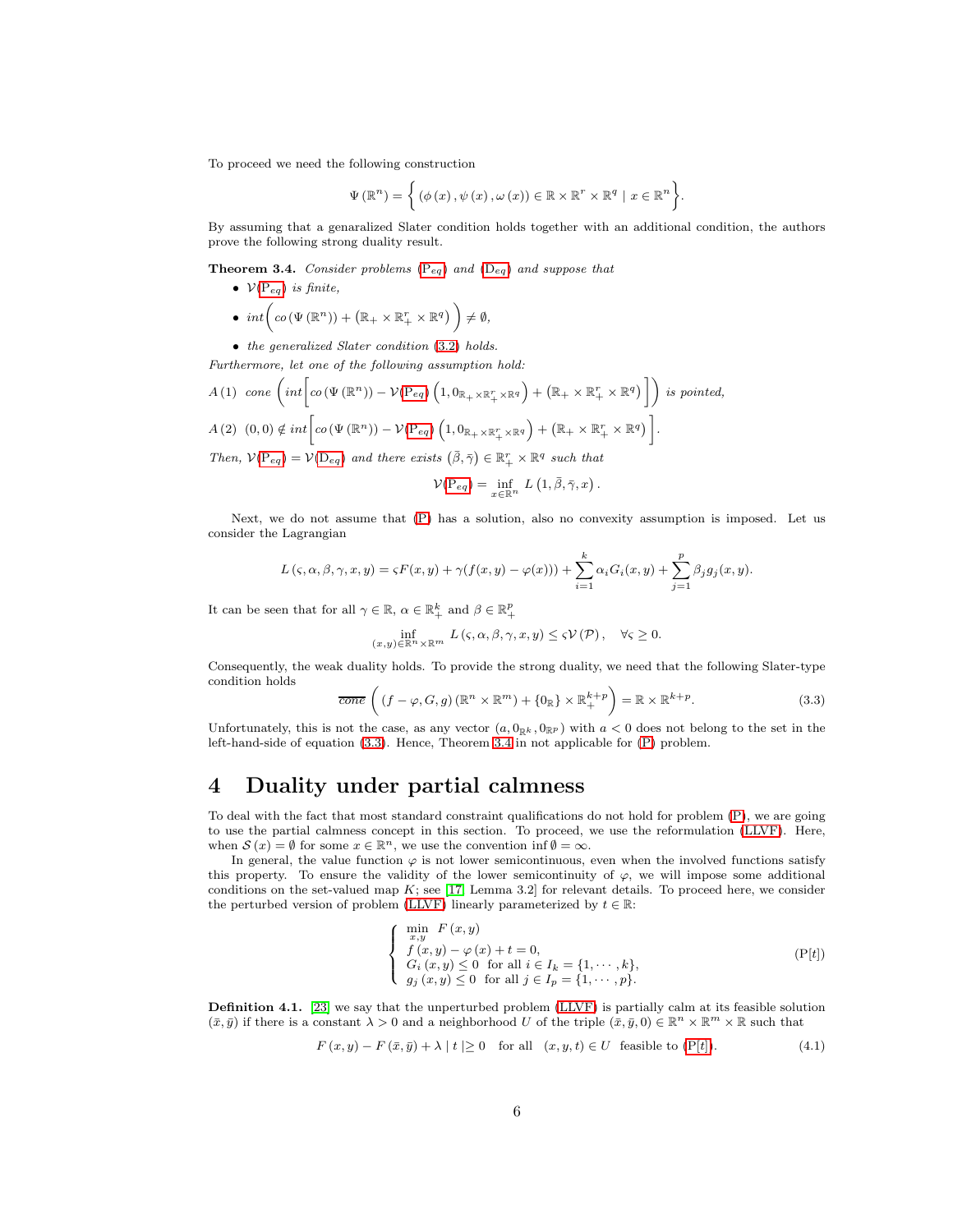In the next lemma, we show that the partial calmness to the bilevel program [\(LLVF\)](#page-3-2) allows us an exact penalization of these problem. In fact, the upper-level objective in our problem may be neither Lipschitz nor continuous, conditions that are usually imposed in existing results; see, e.g., [\[23\]](#page-17-7). However, we formulate another proof here when the upper-level objective function is only lower semi-continuous.

**Lemma 4.2.** Let  $(\bar{x}, \bar{y})$  be a partially calm local optimal solution to the bilevel program [\(LLVF\)](#page-3-2), and let the upper-level objective function F be lower semi-continuous at this point. Then  $(\bar{x}, \bar{y})$  is a local optimal solution to the penalized problem

$$
\begin{cases}\n\min_{x,y} \lambda^{-1} F(x,y) + f(x,y) - \varphi(x) \\
G_i(x,y) \le 0 \text{ for all } i \in I_k = \{1, \dots, k\}, \\
g_j(x,y) \le 0 \text{ for all } j \in I_p = \{1, \dots, p\},\n\end{cases} \tag{P}
$$

where  $\lambda > 0$  is the constant from the partial calmness condition (4.[1\)](#page-5-3).

*Proof.* Suppose that  $(\bar{x}, \bar{y})$  is a partially calm local optimal solution to the bilevel program [\(LLVF\)](#page-3-2) whereas  $(\bar{x}, \bar{y})$  is not a local solution of  $(P^{\lambda})$ . First, we can find a parameter  $\lambda > 0$  and a neighborhood U of the triple  $(\bar{x}, \bar{y}, 0) \in \mathbb{R}^n \times \mathbb{R}^m \times \mathbb{R}$  such that

<span id="page-6-2"></span><span id="page-6-1"></span>
$$
F(x,y) - F(\bar{x}, \bar{y}) + \lambda |t| \ge 0 \quad \text{for all} \quad (x, y, t) \in U \quad \text{feasible to}(\mathbf{P}[t]). \tag{4.2}
$$

Secondly, there is a sequence  $(x_k, y_k) \in \mathbb{R}^n \times \mathbb{R}^m$  feasible to  $(P^{\lambda})$  and satisfying  $(x_k, y_k) \to (\bar{x}, \bar{y})$  such that  $F(x_k, y_k) + \lambda (f(x_k, y_k) - \varphi(x_k)) < F(\bar{x}, \bar{y})$  (4.3)

for all 
$$
k \in \mathbb{N}
$$
. It follows from the lower semi-continuity of F at  $(\bar{x}, \bar{y})$  that there is  $\delta > 0$  and  $\eta > 0$  such that  $V = [(\bar{x}, \bar{y}) + \eta \mathbb{B}_{\mathbb{R}^n \times \mathbb{R}^m}] \times (-\delta, \delta) \subset U$  and that the inequality

<span id="page-6-3"></span><span id="page-6-0"></span>
$$
-\lambda \delta \le F(x, y) - F(\bar{x}, \bar{y})\tag{4.4}
$$

holds true for all  $(x, y) \in (\bar{x}, \bar{y}) + \eta \mathbb{B}_{\mathbb{R}^n \times \mathbb{R}^m}$ . Setting  $t_k = f(x_k, y_k) - \varphi(x_k)$ , two cases have to be considered. Case I. Let  $((x_k, y_k), t_k) \in V$ ; then combining (4.[2\)](#page-6-1) and (4.[3\)](#page-6-2), it follows that

$$
0 \leq F(x_k, y_k) - F(\bar{x}, \bar{y}) + \lambda \left( f(x_k, y_k) - \varphi(x_k) \right) < 0.
$$

However, this is a contradiction.

Case II. Assume that  $((x_k, y_k), t_k) \notin V$ . On the one side, since for k large enough  $(x_k, y_k) \in (\bar{x}, \bar{y})$  +  $\eta \mathbb{B}_{\mathbb{R}^n\times\mathbb{R}^m}$ , one has  $t_k \notin (-\delta, \delta)$ . On the other side, by definition of optimal value function, we have  $t_k \geq 0$ . Consequently,  $t_k \geq \delta$ . Hence, by (4.[4\)](#page-6-3),

$$
-\lambda \left(f\left(x_k, y_k\right) - \varphi\left(x_k\right)\right) \le F\left(x, y\right) - F\left(\bar{x}, \bar{y}\right). \tag{4.5}
$$

Combining the latter with (4.[3\)](#page-6-2), one obtains

$$
0 \leq F(x_k, y_k) - F(\bar{x}, \bar{y}) + \lambda \left( f(x_k, y_k) - \varphi(x_k) \right) < 0.
$$

However, this inequality is a contradiction. Since both cases lead to a contradiction, we conclude that  $(\bar{x}, \bar{y})$ is a local optimal solution to the penalized problem  $(P^{\lambda})$ .  $\Box$ 

If further assumptions are made about the marginal map  $\varphi$  and the lower level objective function, the converse result may be obtained.

**Lemma 4.3.** Let  $(\bar{x}, \bar{y})$  with  $\bar{y} \in \mathcal{S}(\bar{x})$  be a local optimal solution of the penalized problem  $(P^{\lambda})$  $(P^{\lambda})$  for some  $\lambda > 0$ . Assume that f and  $\varphi$  are locally Lipschitz near  $(\bar{x}, \bar{y})$  with Lipschitz modulus  $k_f$  and  $k_{\varphi}$ , respectively. Then,  $(\bar{x}, \bar{y})$  is a partially calm local optimal solution to the bilevel optimization problem [\(LLVF\)](#page-3-2).

*Proof.* Suppose that there exists  $\lambda > 0$  such that  $(\bar{x}, \bar{y})$  solves  $(P^{\lambda})$  locally. Then, there exists  $\delta > 0$  such that we have the inequality

<span id="page-6-4"></span>
$$
\lambda^{-1} F\left(\bar{x}, \bar{y}\right) \leq \lambda^{-1} F\left(x, y\right) + f\left(x, y\right) - \varphi\left(x\right). \tag{4.6}
$$

for all  $(x, y) \in (\bar{x}, \bar{y}) + \delta \mathbb{B}_{\mathbb{R}^n \times \mathbb{R}^m}$  feasible for problem  $(P^{\lambda})$ . Let us set  $\eta = \left\{ \frac{\delta}{2k_f}; \frac{\delta}{2k_{\varphi}}; \frac{\delta}{2} \right\}$ . Then, for any point  $(x, y) \in (\bar{x}, \bar{y}) + \eta \mathbb{B}_{\mathbb{R}^n \times \mathbb{R}^m}$  feasible for problem  $(P^{\lambda})$ , one has

$$
\begin{array}{rcl}\n\mid f(x,y) - \varphi(x)\mid & = & \mid f(x,y) - f(\bar{x},\bar{y}) + \varphi(\bar{x}) - \varphi(x)\mid \\
& \leq & k_f \parallel (x,y) - (\bar{x},\bar{y}) \parallel + k_{\varphi} \parallel x - \bar{x} \parallel \\
& \leq & \delta.\n\end{array}
$$

Thus, setting  $t = \varphi(x) - f(x, y)$ , the local optimality [\(4](#page-6-4).6) leads to

$$
F(x,y) - F(\bar{x}, \bar{y}) + \lambda |t| \ge 0.
$$

The latter inequality is valid for all  $(x, y) \in ( \bar{x}, \bar{y}) + \eta \mathbb{B} ) \times (-\delta; \delta)$  feasible to  $(P[t])$ . Consequently,  $(\bar{x}, \bar{y})$ is a partially calm local optimal solution to the bilevel program [\(LLVF\)](#page-3-2).  $\Box$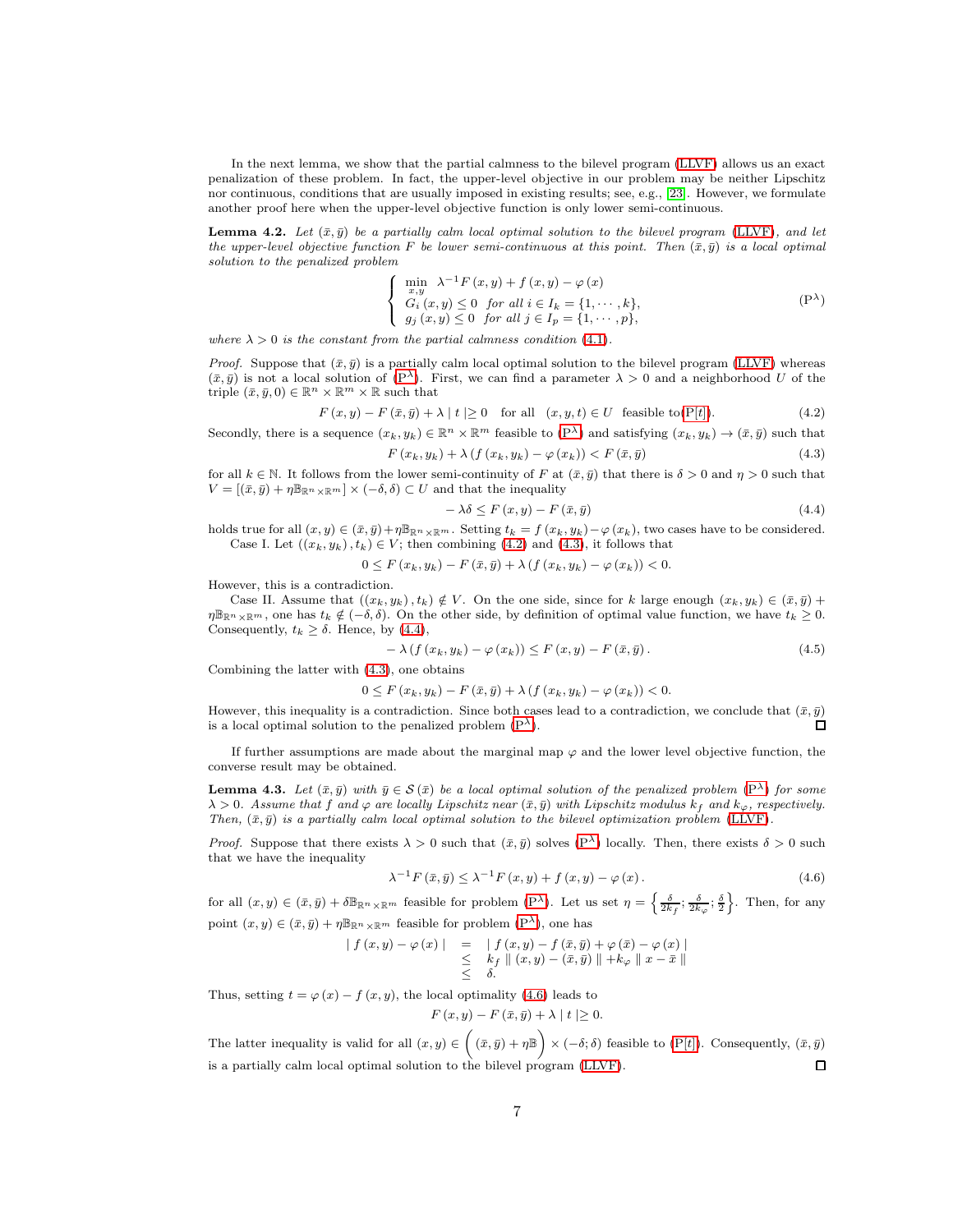## 4.1 Duality under the Slater condition

In this subsection, we aim to describe the dual problem of the auxiliary problem  $(P^{\lambda})$  and characterize the corresponding assumption. To proceed, let the feasible set of problem  $(P^{\lambda})$  be denoted by

<span id="page-7-4"></span><span id="page-7-0"></span>
$$
\mathcal{S} = \left\{ (x, y) \in \mathbb{R}^n \times \mathbb{R}^m : G_i(x, y) \leq 0, \ i \in I_k, \ g_j(x, y) \leq 0, \ j \in I_p \right\},\tag{4.7}
$$

and consider the following dual of problem  $(P^{\lambda})$ :

$$
\inf_{x^* \in \text{dom } \varphi^*} \sup_{\substack{(z^*, q^*) \in \mathbb{R}^n \times \mathbb{R}^m \\ \alpha \in \mathbb{R}_+^k, \beta \in \mathbb{R}_+^p,}} \left\{ \varphi^*(x^*) - (\lambda^{-1}F + f)^*(z^*, q^*) - \left(\sum_{i=1}^k \alpha_i G_i + \sum_{j=1}^p \beta_j g_j\right)^*(x^* - z^*, -q^*) \right\}.
$$
\n(D<sup>\lambda</sup>)

Next, we will characterize the weak and strong duality between  $(P^{\lambda})$  and  $(D^{\lambda})$ . To proceed, and from here on, we denote by  $G = (G_1, \dots, G_k)^T$  and  $g = (g_1, \dots, g_p)^T$  the vectors of upper and lower constraint functions, respectively.

**Theorem 4.4.** Consider problem  $(P^{\lambda})$  $(P^{\lambda})$  for some  $\lambda > 0$  and let  $F, f, g_1, \ldots, g_p, G_1, \ldots, G_k$  be extended real-valued convex functions on  $\mathbb{R}^n \times \mathbb{R}^m$ . Assume that  $\varphi$  is lower semicontinuous. Then, the weak duality between  $(P^{\lambda})$  $(P^{\lambda})$  and  $(D^{\lambda})$  $(D^{\lambda})$  holds. Thus is,  $V(P^{\lambda}) \geq V(D^{\lambda})$ .

*Proof.* Since  $\varphi$  is lower semicontinuous, then the equality  $\varphi^{**}(x) = \varphi(x)$  holds. Following the standard convexification technique, and using the Fenchel equality for  $\varphi(\cdot)$ , stated in [\(2](#page-2-0).1), the problem [\(P](#page-6-0)<sup> $\lambda$ </sup>) takes the following form

$$
\inf_{x^* \in \text{dom } \varphi^*} \inf_{\substack{(x,y) \in \mathbb{R}^n \times \mathbb{R}^m \\ G(x,y) \le 0, \ g(x,y) \le 0}} \left\{ \lambda^{-1} F(x,y) + f(x,y) + \varphi^* (x^*) - \langle x^*, x \rangle \right\}.
$$
 (P<sup>^</sup>)

For any  $x^* \in \text{dom } \varphi^*$  consider

<span id="page-7-1"></span>
$$
\inf_{\substack{(x,y)\in\mathbb{R}^n\times\mathbb{R}^m\\G(x,y)\leq 0,\ g(x,y)\leq 0}}\bigg\{\lambda^{-1}F(x,y)+f(x,y)+\varphi^*\left(x^*\right)-\langle x^*,x\rangle\bigg\},\tag{P$\lambda$}(x^*)
$$

and set  $\phi(x,y) = \lambda^{-1} F(x,y) + f(x,y) + \varphi^*(x^*) - \langle x^*,x \rangle$ . Since,  $(P^{\lambda}(x^*))$  is a convex optimisation problem, its Fenchel-Lagrange duality reformulation is

$$
\sup_{\substack{\alpha \in \mathbb{R}_+^k, \beta \in \mathbb{R}_+^p\\(s^*, q^*) \in \mathbb{R}^n \times \mathbb{R}^m}} \left\{ -\phi^*(s^*, q^*) - \left( \sum_{i=1}^k \alpha_i G_i + \sum_{j=1}^p \beta_j g_j \right)^* (-s^*, -q^*) \right\}.
$$
 (D<sup>\lambda</sup> (x<sup>\*</sup>))

On the other hand, by an easy calculation, using the equality stated in [\(2\)](#page-2-1) together with the definition of conjugate function, we get

<span id="page-7-3"></span><span id="page-7-2"></span>
$$
\phi^*(s^*, q^*) = (\lambda^{-1}F + f)^*(s^* + x^*, q^*) - \varphi^*(x^*).
$$
\n(4.8)

Inserting [\(4](#page-7-2).8) in  $(D^{\lambda}(x^*))$ , we obtain

$$
\sup_{\substack{(s^*,q^*)\in\mathbb{R}^n\times\mathbb{R}^m,\\ \alpha\in\mathbb{R}_+^k,\beta\in\mathbb{R}_+^p,\\qquad \qquad \bigg| \bigg| \leq \pi \text{ with } \alpha\in\mathbb{R}_+^k,\\qquad \qquad \bigg| \bigg| \left( \sum_{i=1}^k \alpha_i G_i + \sum_{j=1}^p \beta_j g_j \right)^* \left( -s^*, -q^* \right) \right\}.
$$
\n(D<sup>^</sup>(x^\*))\n
$$
\left( \sum_{i=1}^k \alpha_i G_i + \sum_{j=1}^p \beta_j g_j \right)^* \left( -s^*, -q^* \right) \left( \sum_{i=1}^k \alpha_i G_i \right).
$$

Setting  $z^* = s^* + x^*$ , it follows

$$
\sup_{\substack{(z^*,q^*)\in\mathbb{R}^n\times\mathbb{R}^m\\ \alpha\in\mathbb{R}_+^k,\beta\in\mathbb{R}_+^p,\\qquad \ \ -}\left(\sum_{i=1}^k\alpha_iG_i+\sum_{j=1}^p\beta_jg_j\right)^*(x^*-z^*,-q^*)\Bigg\}.
$$
\n(D<sup>\lambda</sup>(x<sup>\*</sup>))

Taking the infimum of  $(D^{\lambda}(x^*))$  for  $x^* \in \text{dom } \varphi^*$ , we arrived at the desired dual problem  $(D^{\lambda})$ . Finally, from [\[7,](#page-17-3) Proposition 2.1], we have  $V(P^{\lambda}) \geq V(D^{\lambda})$  $V(P^{\lambda}) \geq V(D^{\lambda})$  $V(P^{\lambda}) \geq V(D^{\lambda})$  $V(P^{\lambda}) \geq V(D^{\lambda})$  $V(P^{\lambda}) \geq V(D^{\lambda})$ . □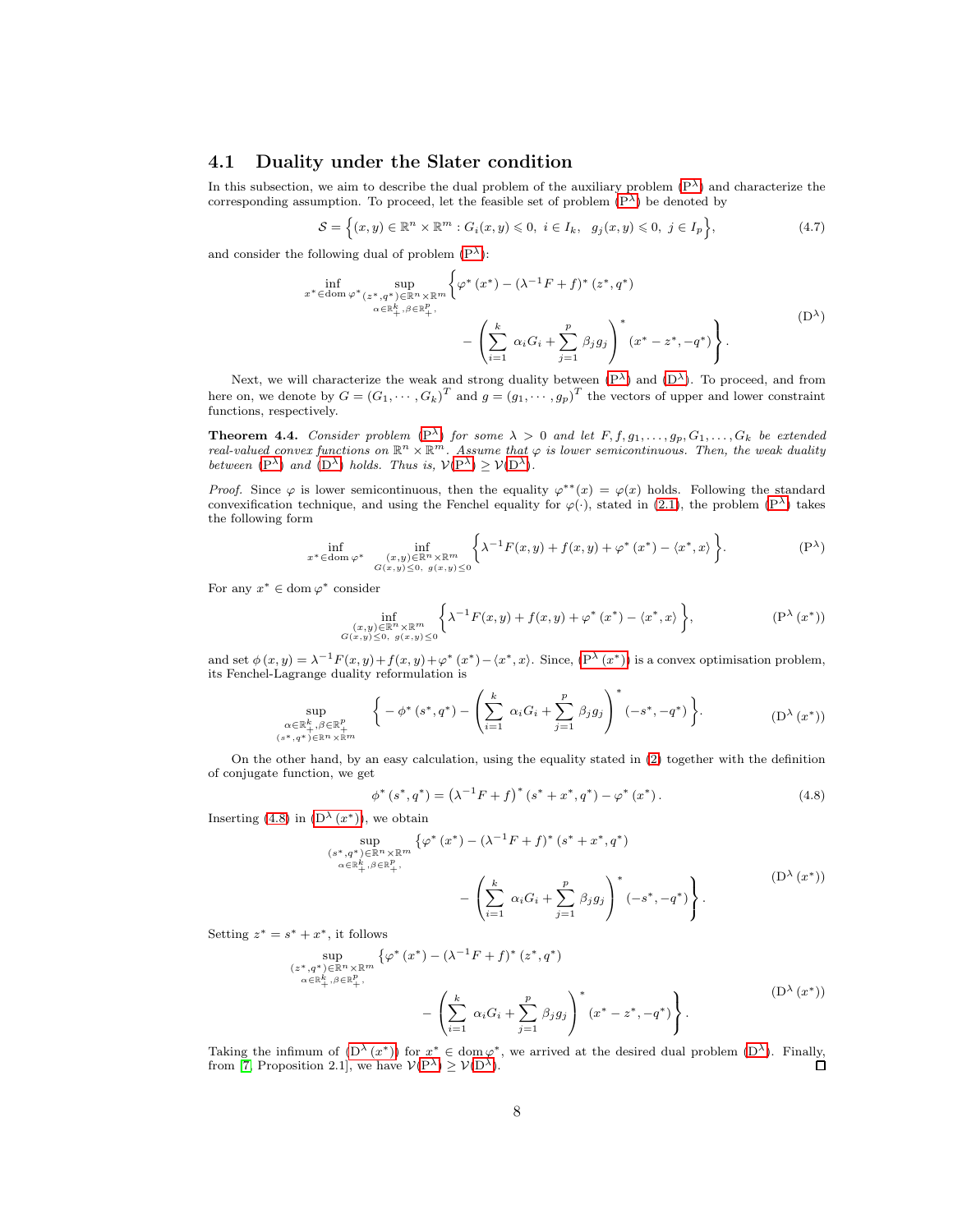In general, the strong duality between  $(P^{\lambda})$  and  $(D^{\lambda})$  does not necessarily hold. To overcome this situation, we introduce the following slater CQ:

<span id="page-8-0"></span>
$$
\begin{cases}\n\exists (\bar{x}, \bar{y}) \in \text{dom } (\lambda^{-1}F + f) \cap \bigcap_{i=1}^{k} \text{ri}(\text{dom}G_{i}) \cap \bigcap_{j=1}^{p} \text{ri}(\text{dom}g_{j}) \text{ such that} \\
g_{j}(\bar{x}, \bar{y}) < 0, \quad \forall j = 1, \dots, p, \\
G_{i}(\bar{x}, \bar{y}) < 0, \quad \forall i = 1, \dots, k.\n\end{cases}
$$
\n
$$
(4.9)
$$

The following result provides a strong duality result for problem  $(P^{\lambda})$ .

**Theorem 4.5.** Let F, f,  $g_1, \ldots, g_p$ , and  $G_1, \ldots, G_k$  be extended real-valued convex functions on  $\mathbb{R}^n \times \mathbb{R}^m$ . Moreover, suppose that  $CQ(4.9)$  $CQ(4.9)$  $CQ(4.9)$  is satisfied and  $\varphi$  is lower semicontinuous. Then, the strong duality between  $(P^{\lambda})$  $(P^{\lambda})$  and  $(D^{\lambda})$  $(D^{\lambda})$  holds; that is,  $V(P^{\lambda}) = V(D^{\lambda})$  and the dual problem  $(D^{\lambda})$  has an optimal solution.

*Proof.* Let  $x^* \in \text{dom } \varphi^*$  and consider the following problem

<span id="page-8-2"></span><span id="page-8-1"></span>
$$
\begin{cases}\n\inf \lambda^{-1} F(x, y) + f(x, y) - \langle x, x^* \rangle + \varphi^*(x^*) \\
(x, y) \in \mathbb{R}^n \times \mathbb{R}^m \\
G_i(x, y) \le 0 & i = 1, \dots, k, \\
g_j(x, y) \le 0 & j = 1, \dots, p.\n\end{cases} \tag{P}(\lambda(x^*))
$$

Since,  $\lambda^{-1}F(x,y) + f(x,y) - \langle x, x^* \rangle + \varphi^*(x)$ ,  $G_i$ , with  $i = 1, ..., k$  and  $g_j$  with  $j = 1, ..., p$ , are convex and proper we can introduce the Lagrange dual problem to  $(P^{\lambda}(x^*))$  with  $\alpha = (\alpha_1, \dots, \alpha_k) \in \mathbb{R}^k_+$  and  $\beta = (\beta_1, \dots, \beta_k) \in \mathbb{R}^p_+$  as dual variables

$$
\sup_{(\alpha,\beta)\in\mathbb{R}_{+}^{k}\times\mathbb{R}_{+}^{p}(x,y)\in\mathbb{R}^{n}\times\mathbb{R}^{m}}\left\{\lambda^{-1}F(x,y)+f(x,y)-\langle x,x^{*}\rangle\right.+\varphi^{*}(x^{*})+\sum_{i=1}^{k}\alpha_{i}G_{i}(x,y)+\sum_{j=1}^{p}\beta_{j}g_{j}(x,y)\left.\right\}.
$$
\n(D<sup>\lambda</sup>(x<sup>\*</sup>))

Since [\(4.9\)](#page-8-0) condition holds, it follows from [\[20,](#page-17-12) Theorem 28.2] that the optimal objective values of  $(P^{\lambda}(x^*))$ and its Lagrange dual  $(D^{\lambda}(x^*))$  are equal and, moreover, there exists an optimal solution  $\bar{\alpha} = (\bar{\alpha}_1, \dots, \bar{\alpha}_k) \in \mathbb{R}_+^k$  and  $\bar{\beta} = (\bar{\beta}_1, \dots, \bar{\beta}_k) \in \mathbb{R}_+^p$  of  $(D^{\lambda}(x^*))$  such that

$$
\mathcal{V}(\mathbf{P}^{\lambda}(x^{*})) = \sup_{(\alpha,\beta)\in\mathbb{R}_{+}^{k}\times\mathbb{R}_{+}^{p}(x,y)\in\mathbb{R}^{n}\times\mathbb{R}^{m}}\left\{\lambda^{-1}F(x,y)+f(x,y)-\langle x,x^{*}\rangle\right.\\ \left. +\varphi^{*}(x^{*})+\sum_{i=1}^{k}\alpha_{i}G_{i}(x,y)+\sum_{j=1}^{p}\beta_{j}g_{j}(x,y)\right\}\\ = \inf_{(x,y)\in\mathbb{R}^{n}\times\mathbb{R}^{m}}\left\{\lambda^{-1}F(x,y)+f(x,y)\right.\\ \left. -\langle x,x^{*}\rangle+\varphi^{*}(x)+\sum_{i=1}^{k}\bar{\alpha}_{i}G_{i}(x,y)+\sum_{j=1}^{p}\bar{\beta}_{j}g_{j}(x,y)\right\}.
$$

Since, dom  $(\lambda^{-1}F + f - \langle \cdot, x^* \rangle + \varphi^*(x^*)) = dom (\lambda^{-1}F + f)$ , we have

$$
\bigcap_{i=1}^k \text{ri}\ dom\left(G_i\right) \cap \bigcap_{j=1}^p \text{ri}\ dom\left(g_j\right) \cap \text{ri}\ dom\left(\lambda^{-1}F + f\right) \neq \emptyset.
$$

Hence, one can deduce from Proposition [2.4](#page-2-2) that

$$
\mathcal{V}(\mathbf{P}^{\lambda}(x^{*})) = -\left(\lambda^{-1}F + f - x^{*} + \varphi^{*}(x^{*}) + \sum_{i=1}^{k} \bar{\alpha}_{i}G_{i} + \sum_{j=1}^{p} \bar{\beta}_{j}g_{j}\right)^{*}(0)
$$
  

$$
= \sup_{(s^{*}, q^{*}) \in \mathbb{R}^{n} \times \mathbb{R}^{m}} \left\{\varphi^{*}(x^{*}) - (\lambda^{-1}F + f)^{*}(s^{*} + x^{*}, q^{*}) - \left(\sum_{i=1}^{k} \bar{\alpha}_{i}G_{i} + \sum_{j=1}^{p} \bar{\beta}_{j}g_{j}\right)^{*}(-s^{*}, -q^{*})\right\}
$$

and that there exists  $\bar{s}^* \in \mathbb{R}^n$  and  $\bar{q}^* \in \mathbb{R}^m$  such that the supremum is attained. Thus

$$
\mathcal{V}(\mathbf{P}^{\lambda}(x^*)) = \varphi^*(x^*) - (\lambda^{-1}F + f)^*(\bar{s}^* + x^*, \bar{q}^*) - \left(\sum_{i=1}^k \bar{\alpha}_i G_i + \sum_{j=1}^p \bar{\beta}_j g_j\right)^* (-\bar{s}^*, -\bar{q}^*).
$$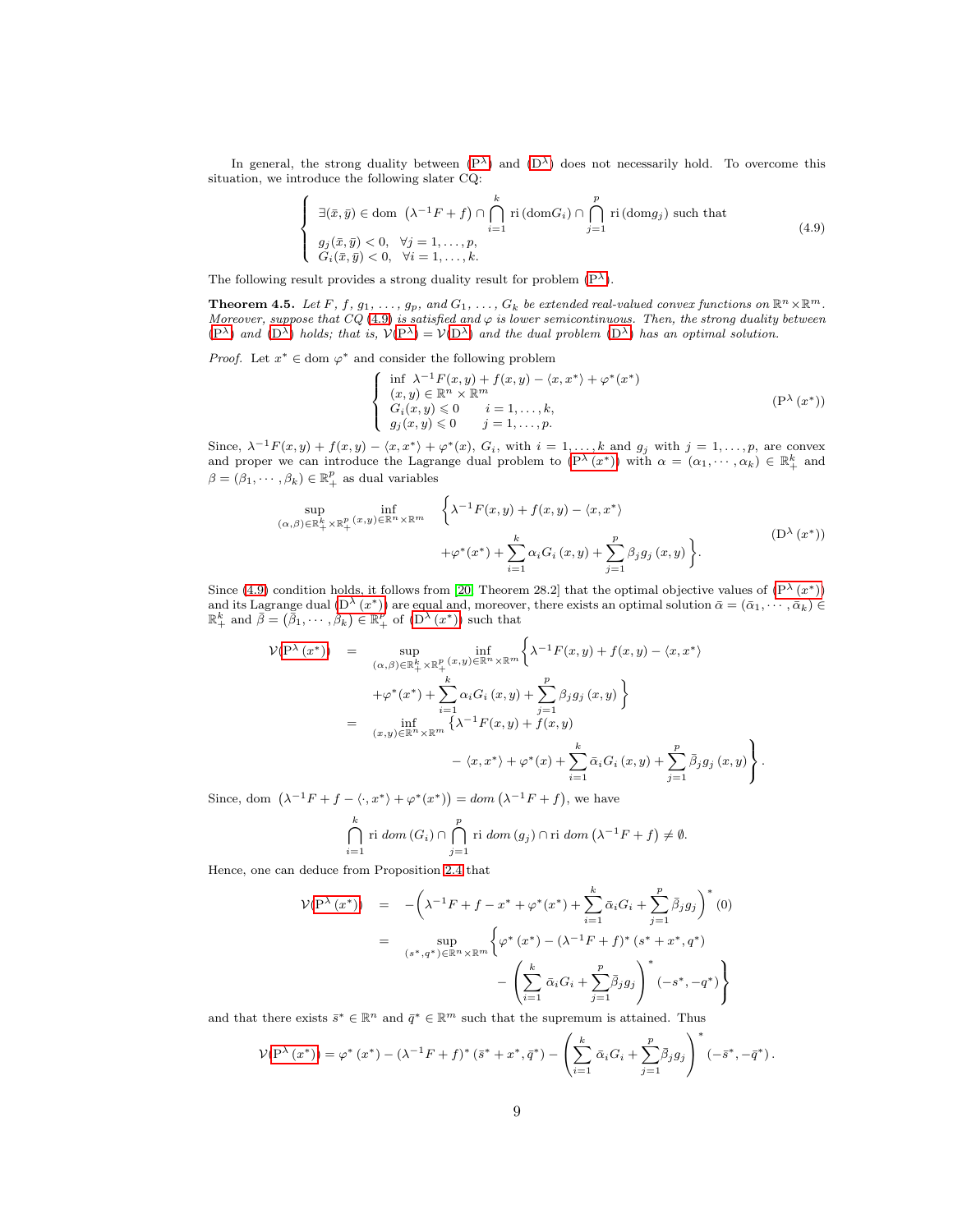Setting  $\bar{z}^* = \bar{s}^* + x^*$ , we get

$$
\mathcal{V}(\mathbf{P}^{\lambda}(x^*)) = \varphi^*(x^*) - (\lambda^{-1}F + f)^*(\bar{z}^*, \bar{q}^*) - \left(\sum_{i=1}^k \bar{\alpha}_i G_i + \sum_{j=1}^p \bar{\beta}_j g_j\right)^*(x^* - \bar{z}^*, -\bar{q}^*).
$$

Hence,  $V(P^{\lambda}(x^*)) = V(D^{\lambda}(x^*))$  $V(P^{\lambda}(x^*)) = V(D^{\lambda}(x^*))$  $V(P^{\lambda}(x^*)) = V(D^{\lambda}(x^*))$  $V(P^{\lambda}(x^*)) = V(D^{\lambda}(x^*))$  $V(P^{\lambda}(x^*)) = V(D^{\lambda}(x^*))$ . Since,  $x^*$  is arbitrary choosen in dom  $\varphi^*$ , then  $V(P^{\lambda}) = V(D^{\lambda})$ . Thus, the proof is complete.  $\Box$ 

**Remark 4.6.** To compute the conjugate function of the value fucntion  $\varphi$ , we asume that  $K(x)$  is independent of x. Thus, we set for all  $x \in \mathbb{R}^n$ ,  $K(x) = K = \{y \in \mathbb{R}^m | g(y) \leq 0\}$ . Then

<span id="page-9-0"></span>
$$
\varphi^*(x^*) = (f + \delta_{\mathbb{R}^n \times K})^*(0, x^*)
$$

and we have

$$
\varphi^*(x^*) = \sup_{x \in \mathbb{R}^n} \left\{ \langle x^*, x \rangle - \varphi(x) : x \in \mathbb{R}^n \right\}
$$
  
= 
$$
\sup_{x \in \mathbb{R}^n} \left\{ \langle x^*, x \rangle - \inf_{y \in \mathbb{R}^m} \left\{ f(x, y) + \delta_K(y) \right\} \right\}
$$
  
= 
$$
\sup_{x \in \mathbb{R}^n} \sup_{y \in \mathbb{R}^m} \left\{ \langle x^*, x \rangle - f(x, y) - \delta_K(y) \right\}
$$
  
= 
$$
\sup_{x, y} \left\{ \langle x^*, x \rangle - (f(x, y) + \delta_K(y)) \right\}
$$
  
= 
$$
(f + \delta_{\mathbb{R}^n \times K})^*(0, x^*).
$$

## 4.2 Duality under further regularity conditions

In general, weak duality (hence, strong duality) between  $(P^{\lambda})$  and  $(D^{\lambda})$  does not necessarily hold in many situations, including when  $\varphi$  is not lower semicontinuous. In order to describe the weak and strong dualities between  $(P^{\lambda})$  and  $(D^{\lambda})$ , we modify the structure of the dual problem as

inf x∗∈dom ϕ∗ sup (u<sup>∗</sup> i ,v<sup>∗</sup> i )∈dom G<sup>∗</sup> i ,(u<sup>∗</sup> j ,v<sup>∗</sup> j )∈dom g ∗ j α∈Rk + ,β∈R p + ,(z∗,q∗)∈dom F ∗∩dom f∗ ψ (x ∗ , z<sup>∗</sup> , q<sup>∗</sup> , u<sup>∗</sup> , v<sup>∗</sup> , α, β) − δ ∗ <sup>R</sup>n×R<sup>m</sup> (s ∗ , t∗ ) , (Dλm)

where  $\psi$  is given by

$$
\psi(x^*, z^*, q^*, u^*, v^*, \alpha, \beta) = \varphi^*(x^*) - (\lambda^{-1}F + f)^*(z^*, q^*) - \sum_{i=1}^k \alpha_i G_i^*(u_i^*, v_i^*) - \sum_{j=1}^p \beta_j g_j^*(u_j^*, v_j^*)
$$
  
with  $u^* = (u_1^*, \dots, u_{k+p}^*), v^* = (v_1^*, \dots, v_{k+p}^*), s^* = x^* - z^* - \sum_{i=1}^k \alpha_i u_i^* - \sum_{j=1}^p \beta_j u_j^*,$ 

and  $t^* = -q^* - \sum_{k=1}^{k}$  $i=1$  $\alpha_i v_i^* - \sum^p$  $j=1$  $\beta_j v_j^*$ .

Secondly, we exploit the semi-further regularity condition (SFRC) and further regularity condition (SFRC) introduced in [\[22\]](#page-17-13). The cited regularities are based on the properties of the epigraph of the conjugate functions. To proceed, we set

$$
\Gamma = \mathrm{epi}(\lambda^{-1}F + f)^*, \quad \Lambda = \bigcup_{i=1}^k \mathrm{epi}\, G_i^*, \quad \Pi = \bigcup_{j=1}^p \mathrm{epi}\, g_j^*.
$$

Based on the above sets, we introduce the characteristic set  $R$  defined by

$$
\mathcal{R} := \bigcap_{x^* \in \text{dom } \varphi^*} \left( \Gamma + \text{cone} \left( \Lambda \cup \Pi \right) + \text{epi } \delta_{\mathbb{R}^n \times \mathbb{R}^m}^* - \left( \left( x^*, 0 \right) ; \varphi^*(x^*) \right) \right).
$$

Considering the possible relationships between  $\mathcal R$  and epi  $(\lambda^{-1}F + f - \varphi + \delta_{\mathcal S})^*$ , we introduce the following regularity conditions.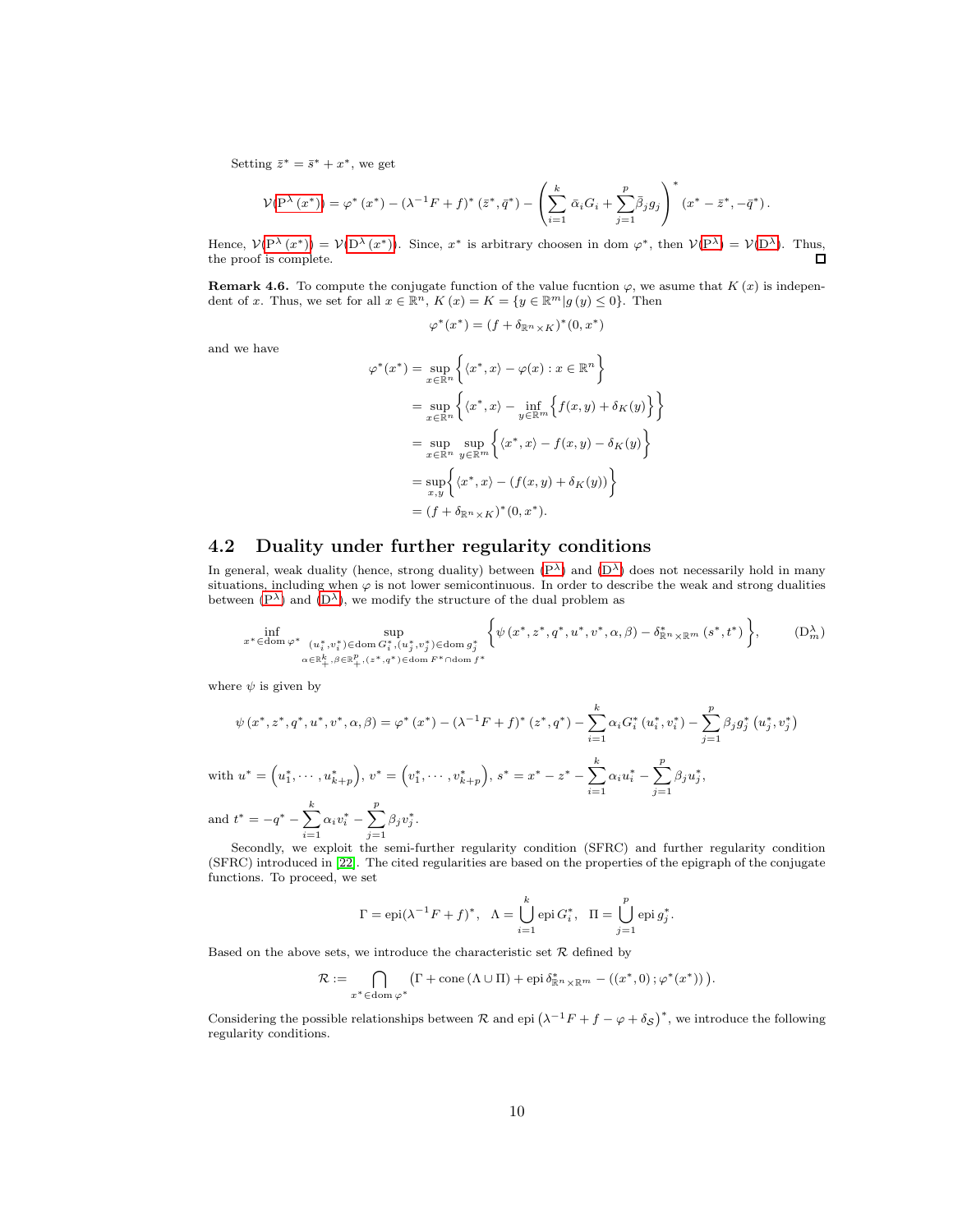**Definition 4.7.** The family  $((\lambda^{-1}F + f), \varphi, \delta_{\mathbb{R}^n \times \mathbb{R}^m}, G_i, g_j), i = 1, \ldots, k, j = 1, \ldots, p$  is said to satisfy the semi-further regularity condition (SFRC) if

<span id="page-10-0"></span>
$$
\mathcal{R} \cap (\{0_{\mathbb{R}^n \times \mathbb{R}^m}\} \times \mathbb{R}) \subseteq \text{epi}\left(\lambda^{-1}F + f - \varphi + \delta_{\mathcal{S}}\right)^* \cap (\{0_{\mathbb{R}^n \times \mathbb{R}^m}\} \times \mathbb{R}). \tag{4.10}
$$

If equality holds in (4.[10\)](#page-10-0), we say that the further regularity condition (FRC) is satisfied.

Remark 4.8. In general, neither

$$
\mathcal{R} \subseteq \text{epi}\left(\left(\lambda^{-1}F + f\right) - \varphi + \delta_{\mathcal{S}}\right)^* \quad \text{nor} \quad \text{epi}\left(\left(\lambda^{-1}F + f\right) - \varphi + \delta_{\mathcal{S}}\right)^* \subseteq \mathcal{R}
$$

holds necessarily. But when  $\varphi$  is convex, one gets

$$
\mathcal{R} \subseteq \mathrm{epi}\left( (\lambda^{-1}F + f) - \varphi + \delta_{\mathcal{S}} \right)^*.
$$

Indeed, by Proposition [2](#page-2-1).5  $(ii)$ , we have

$$
((\lambda^{-1}F + f) - \varphi)^* = (\inf (\lambda^{-1}F + f - x^* + \varphi^*(x^*)))^*
$$
  
= sup  $(\lambda^{-1}F + f - x^* + \varphi^*(x^*))^*$ .

This, together with  $(2)$  and Proposition [2](#page-2-1).5  $(i)$ , implies that

$$
\operatorname{epi}\left((\lambda^{-1}F+f) - \varphi\right)^* = \bigcap_{x^* \in \operatorname{dom}\varphi^*} \operatorname{epi}\left(\lambda^{-1}F + f - x^* + \varphi^*(x^*)\right)^*
$$

$$
= \bigcap_{x^* \in \operatorname{dom}\varphi^*} \operatorname{epi}(\lambda^{-1}F + f)^* - (x^*, \varphi^*(x^*)).
$$

Thus,

 $\bar{w}$ 

epi 
$$
((\lambda^{-1}F + f) - \varphi)^* + \text{cone } (\Lambda \cup \Pi) + \text{epi }\delta_{\mathbb{R}^n \times \mathbb{R}^m}^*
$$
  
\n
$$
= \bigcap_{x^* \in \text{dom } \varphi^*} \left( \Gamma + \text{cone } (\Lambda \cup \Pi) + \text{epi }\delta_{\mathbb{R}^n \times \mathbb{R}^m}^* - (x^*, \varphi^*(x^*)) \right)
$$
\n
$$
= \mathcal{R}.
$$

On the other hand, using the equality (3.5) in [\[16\]](#page-17-14), we obtain

epi 
$$
((\lambda^{-1}F + f) - \varphi)^* + \text{cone } (\Lambda \cup \Pi) + \text{epi }\delta_{\mathbb{R}^n \times \mathbb{R}^m}^* \subseteq \text{epi } ((\lambda^{-1}F + f) - \varphi + \delta_{\mathcal{S}})^*.
$$
  
Consequently,

$$
\mathcal{R} \subseteq \mathrm{epi}\left( (\lambda^{-1}F + f) - \varphi + \delta_{\mathcal{S}} \right)^*.
$$

<span id="page-10-2"></span>**Remark 4.9.** It can be seen that the strong duality for  $(P^{\lambda})$  $(P^{\lambda})$  and  $(D_m^{\lambda})$  holds if and only if  $V(P^{\lambda}) = V(D_m^{\lambda})$ and for any  $x^* \in \text{dom}\,\varphi^*$ , we can find points  $(z^*, q^*) \in \text{dom}(\lambda^{-1}\dot{F} + f)^*$ ,  $(u_i^*, v_i^*) \in \text{dom}\, G_i^*, i = 1, \dots, k$ ,  $(u_j^*, v_j^*) \in \text{dom } g_j^*, j = 1, \cdots, p, \mu_i \in \mathbb{R}_+, i = 1, \cdots, k, \nu_j \in \mathbb{R}_+, j = 1, \cdots, p \text{ and } (s^*, t^*) \in \mathbb{R}^n \times \mathbb{R}^m \text{ such that } (s^*, t^*) \in \mathbb{R}^n \times \mathbb{R}^m \text{ such that } (s^*, t^*) \in \mathbb{R}^n \times \mathbb{R}^m \text{ such that } (s^*, t^*) \in \mathbb{R}^n \times \mathbb{R}^m \text{ such that } (s^*, t^*) \$ that we have

$$
\varphi(x^*) - (\lambda^{-1}F + f)^* (z^*, q^*) - \sum_{i=1}^k \mu_i G_i^* (u_i^*, v_i^*) - \sum_{j=1}^p \nu_j g_j^* (u_j^*, v_j^*) - \delta_{\mathbb{R}^n \times \mathbb{R}^m}^* (s^*, t^*) \ge \mathcal{V}(\mathcal{D}_m^{\lambda}),
$$
  
with  $s^* = x^* - z^* - \sum_{i=1}^k \mu_i u_i^* - \sum_{j=1}^p \nu_j u_j^*$ , and  $t^* = -q^* - \sum_{i=1}^k \mu_i v_i^* - \sum_{j=1}^p \nu_j v_j^*.$ 

The following theorems provide weak and strong Fenchel–Lagrange duality results with regards to an optimization problem of the form  $(P^{\lambda})$ .

<span id="page-10-1"></span>**Theorem 4.10** (Weak Fenchel–Lagrange duality). Let  $\lambda > 0$  and F, f,  $G_i$ ,  $g_j$ ,  $i = 1, \ldots, k$ ,  $j = 1, \ldots, p$  be proper convex functions. The family  $((\lambda^{-1}F + f), \varphi, \delta_{\mathbb{R}^n \times \mathbb{R}^m}, G_i, g_j), i = 1, \ldots, k, j = 1, \ldots, p$  satisfies (SFRC) if and only if the weak duality between  $(P^{\lambda})$  $(P^{\lambda})$  and  $(D_m^{\lambda})$  holds.

*Proof.* Suppose that the weak duality between  $(P^{\lambda})$  and  $(D_m^{\lambda})$  does not hold. Then,

$$
\mathcal{V}(\mathrm{P}^{\lambda}) < -\zeta < \mathcal{V}(\mathrm{D}_{m}^{\lambda})
$$

for some  $\zeta \in \mathbb{R}$ . From  $(D_m^{\lambda})$ , for any  $x^* \in \text{dom } \varphi^*$ , there exist  $\alpha \in \mathbb{R}^k_+$ ,  $\beta \in \mathbb{R}^p_+$ ,  $(z^*, q^*) \in \text{dom } F^* \cap \text{dom } f^*$ ,  $(u_i^*, v_i^*) \in \text{dom}\, G_i^*, \text{ and } (u_j^*, v_j^*) \in \text{dom}\, g_j^* \text{ such that }$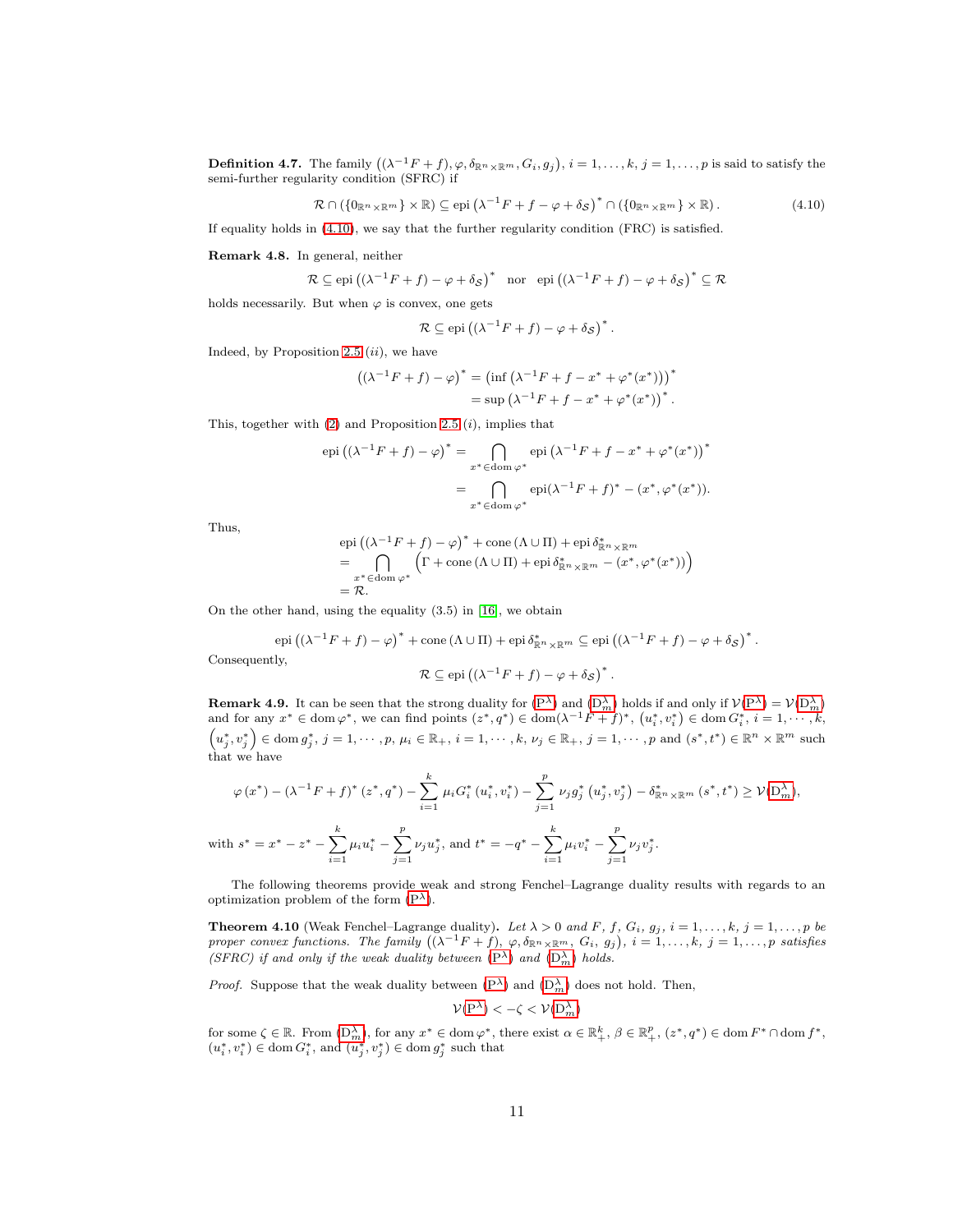$$
\varphi^* (x^*) - (\lambda^{-1} F + f)^* (z^*, q^*) - \sum_{i=1}^k \alpha_i G_i^* (u_i^*, v_i^*) - \sum_{j=1}^p \beta_j g_j^* (u_j^*, v_j^*) - \delta_{\mathbb{R}^n \times \mathbb{R}^m}^* (s^*, t^*) \ge -\zeta,
$$
  
\nwith  $s^* = x^* - z^* - \sum_{i=1}^k \alpha_i u_i^* - \sum_{j=1}^p \beta_j u_j^*$ , and  $t^* = -q^* - \sum_{i=1}^k \alpha_i v_i^* - \sum_{j=1}^p \beta_j v_j^*$ . Thus,  
\n $\delta_{\mathbb{R}^n \times \mathbb{R}^m}^* (s^*, t^*) \le \varphi^* (x^*) - (\lambda^{-1} F + f)^* (z^*, q^*) - \sum_{i=1}^k \alpha_i G_i^* (u_i^*, v_i^*) - \sum_{j=1}^p \beta_j g_j^* (u_j^*, v_j^*) + \zeta.$ 

It follows that

$$
\left( (s^*,t^*); \varphi^*(x^*) - (\lambda^{-1}F + f)^*(z^*,q^*) - \sum_{i=1}^k \alpha_i G_i^*(u_i^*,v_i^*) - \sum_{j=1}^p \beta_j g_j^*(u_j^*,v_j^*) + \zeta \right) \in \text{epi}\delta_{\mathbb{R}^n \times \mathbb{R}^m}^*.
$$

Or equivalently,

$$
(0,\zeta) \in \left( -\left(s^*,t^*\right); -\varphi^*\left(x^*\right) + \left(\lambda^{-1}F + f\right)^*\left(z^*,q^*\right) \right) + \sum_{i=1}^k \alpha_i G_i^*\left(u_i^*,v_i^*\right) - \sum_{j=1}^p \beta_j g_j^*\left(u_j^*,v_j^*\right) \right) + \text{epi}\delta_{\mathbb{R}^n\times\mathbb{R}^m}^*.
$$

Writing  $(s^*, t^*)$  as

$$
(s^*,t^*) = -(z^*,q^*) - \left(\sum_{i=1}^k \alpha_i (u_i^*,v_i^*)\right) - \left(\sum_{j=1}^p \beta_i (u_j^*,v_j^*)\right) + (x^*,0),
$$

one deduces that

$$
(0; \zeta) \in ((z^*, q^*); (\lambda^{-1}F + f)^* (z^*, q^*)) - ((x^*, 0); \varphi^* (x^*)) + \sum_{i=1}^k \alpha_i ((u_i^*, v_i^*); G_i^* (u_i^*, v_i^*)) \sum_{j=1}^p \beta_j ((u_j^*, v_j^*); g_j^* (u_j^*, v_j^*)) + \text{epi } \delta_{\mathbb{R}^n \times \mathbb{R}^m}^*.
$$

Consequently,

$$
(0; \zeta) \in \left(\Gamma + \text{cone} \left(\Lambda \cup \Pi\right) + \text{epi} \, \delta^*_{\mathbb{R}^n \times \mathbb{R}^m} - \left(\left(x^*, 0\right); \varphi^*(x^*)\right).
$$

Since  $x^* \in \text{dom } \varphi^*$  is arbitrary, we have that  $(0, \zeta) \in \mathcal{R}$ . Now, since the family  $((\lambda^{-1}F+f), \varphi, \delta_{\mathbb{R}^n\times\mathbb{R}^m}), G_i, g_j \text{ for } i=1,\ldots,k, j=1,\ldots,p \text{ satisfies (SFRC)},$  we have that

$$
(0,\zeta) \in \text{epi}\left(\lambda^{-1}F + f - \varphi + \delta_{\mathcal{S}}\right)^{*}
$$

Remarking that

$$
\mathcal{V}(\mathbf{P}^{\lambda}) = \inf \{ (\lambda^{-1} F + f) (x, y) - \varphi (x) + \delta_{\mathcal{S}} (x, y) \} = - (\lambda^{-1} F + f - \varphi + \delta_{\mathcal{S}})^{*} (0),
$$

one can deduce

<span id="page-11-0"></span>
$$
(0,\zeta) \in \text{epi}\left(\lambda^{-1}F + f - \varphi + \delta_{\mathcal{S}}\right)^* \quad \mathcal{V}(\mathbf{P}^{\lambda}) \ge -\zeta,\tag{4.11}
$$

.

Hence,  $V(P^{\lambda}) \geq -\zeta$  $V(P^{\lambda}) \geq -\zeta$  $V(P^{\lambda}) \geq -\zeta$ . This contradicts  $V(P^{\lambda}) < -\zeta$ . Thus, the weak duality between problem  $(P^{\lambda})$  and problem  $(D_m^{\lambda})$  holds.

Conversely, suppose the weak duality between  $(P^{\lambda})$  and  $(D_m^{\lambda})$  holds. Lets  $(0, \zeta) \in \mathcal{R}$  and  $x^* \in \text{dom}\varphi$ . By definition, we have

$$
(x^*, \zeta + \varphi(x^*)) \in \mathrm{epi}(\lambda^{-1}F + f)^* + \mathrm{cone}\left(\bigcup_{i=1}^k \mathrm{epi}\, G_i^* \cup \bigcup_{j=1}^p \mathrm{epi}\, g_j^*\right) + \mathrm{epi}\, \delta_{\mathbb{R}^n \times \mathbb{R}^m}^*.
$$

Then there exist  $((z^*, q^*); \gamma) \in \text{epi}(\lambda^{-1}F + f)^*$ ,  $\bigl(\bigl(u_i^*,v_i^*\bigr)\,;\gamma_i\bigr)\in \mathrm{epi}\, G_i^*,\, i=1,\cdots,k,\, \Bigl(\Bigl(u_j^*,v_j^*\Bigr)\,;\gamma_j\Bigr)\in \mathrm{epi}\, g_j^*,\, j=1,\cdots,p,\, \mu_i\in \mathbb{R}_+, \, i=1,\cdots,k,\, \nu_j\in \mathbb{R}_+,$  $j = 1, \dots, p$  and  $((s^*, t^*); \sigma) \in \text{epi } \delta^*_{\mathbb{R}^n \times \mathbb{R}^m}$  such that

$$
((x^*, 0), \zeta + \varphi(x^*)) = ((z^*, q^*); \gamma) + \sum_{i=1}^k \mu_i ((u_i^*, v_i^*); \gamma_i) + \sum_{j=1}^p \nu_i ((u_j^*, v_j^*); \gamma_j) + ((s^*, t^*); \sigma).
$$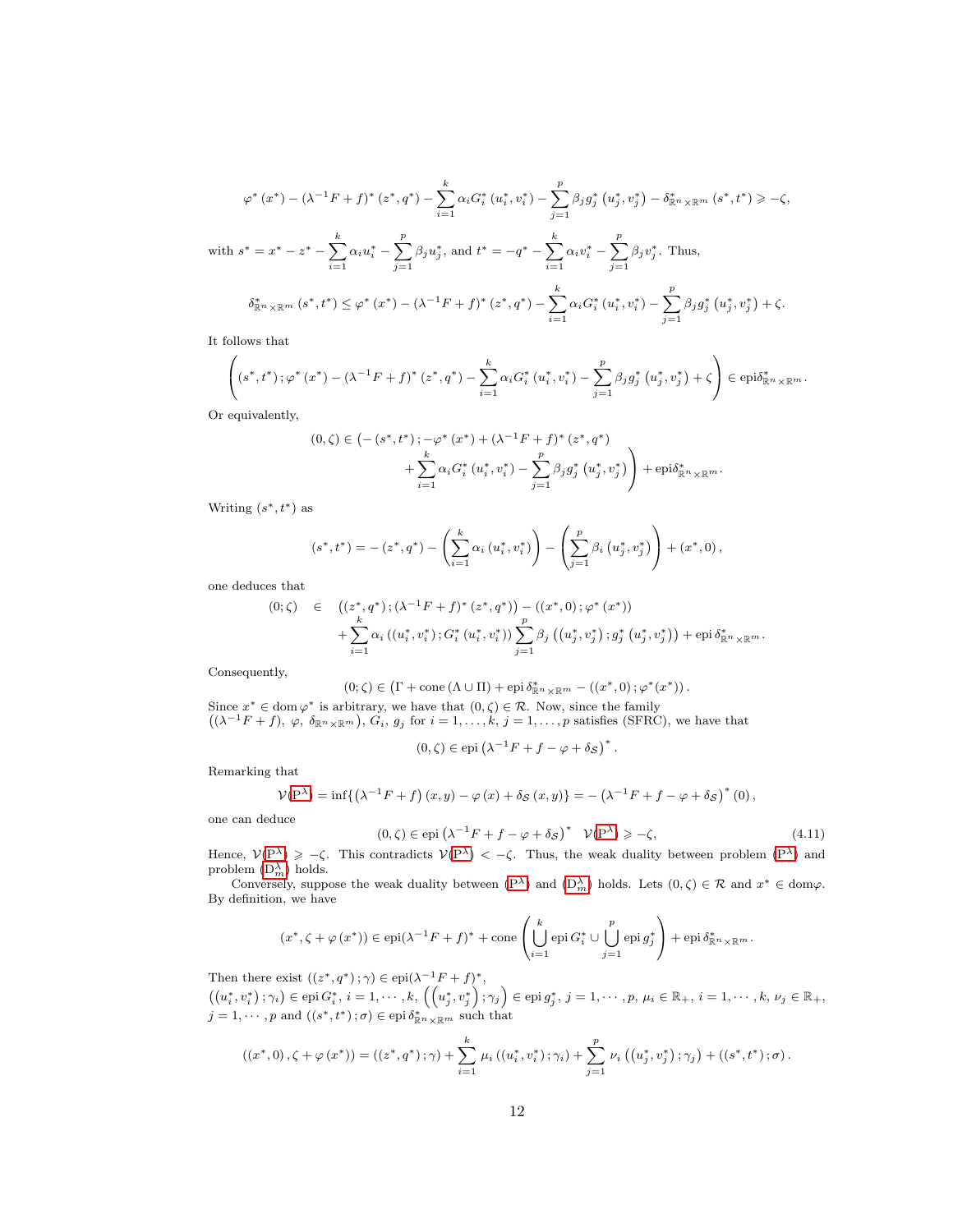Or equivalently,

<span id="page-12-0"></span>
$$
(x^*, 0) = (z^*, q^*) + \sum_{i=1}^k \mu_i (u_i^*, v_i^*) + \sum_{j=1}^p \nu_i (u_j^*, v_j^*) + (s^*, t^*),
$$
  

$$
\zeta + \varphi (x^*) = \gamma + \sum_{i=1}^k \mu_i \gamma_i + \sum_{j=1}^p \nu_j \gamma_j + \sigma.
$$
 (4.12)

Using the definition of epigraph, we obtain

$$
(\lambda^{-1}F+f)^{*}(z^{*},q^{*})+\sum_{i=1}^{k}\mu_{i}G_{i}^{*}(u_{i}^{*},v_{i}^{*})+\sum_{j=1}^{p}\nu_{j}g_{j}^{*}(u_{j}^{*},v_{j}^{*})+\delta_{\mathbb{R}^{n}\times\mathbb{R}^{m}}^{*}(s^{*},t^{*})\leq \zeta+\varphi(x^{*}).
$$

Hence,

$$
-\zeta \leq \varphi(x^*) - (\lambda^{-1}F + f)^*\left(z^*, q^*\right) - \sum_{i=1}^k \mu_i G_i^*\left(u_i^*, v_i^*\right) - \sum_{j=1}^p \nu_j g_j^*\left(u_j^*, v_j^*\right) - \delta_{\mathbb{R}^n \times \mathbb{R}^m}^*\left(s^*, t^*\right).
$$

Using the first equality in  $(4.12)$  $(4.12)$ , we get  $V(D_m^{\lambda}) \geq -\zeta$  $V(D_m^{\lambda}) \geq -\zeta$  $V(D_m^{\lambda}) \geq -\zeta$ . Then  $V(P^{\lambda}) \geq V(D_m^{\lambda}) \geq -\zeta$  $V(P^{\lambda}) \geq V(D_m^{\lambda}) \geq -\zeta$  $V(P^{\lambda}) \geq V(D_m^{\lambda}) \geq -\zeta$ , which implies that (0,  $\zeta$ )  $\in$  epi  $(\lambda^{-1}F + f - \varphi + \delta_{\mathcal{S}})^*$  by (4.[11\)](#page-11-0). Then the family  $((\lambda^{-1}F + f), \varphi, \delta_{\mathbb{R}^n \times \mathbb{R}^m}, G_i, g_j), i = 1, ..., k$ ,  $j=1,\ldots,p$  satisfies (SFRC).

**Theorem 4.11** (Strong Fenchel–Lagrange duality). Let  $\lambda > 0$  and  $F, f, G_i, g_j, i = 1, \ldots, k, j = 1, \ldots, p$  be proper convex functions. The family  $((\bar{\lambda}^{-1}F + f), \varphi, \delta_{\mathbb{R}^n \times \mathbb{R}^m}, G_i, g_j), i = 1, \ldots, k, j = 1, \ldots, p$  satisfies (FRC) if and only if the strong duality between  $(P^{\lambda})$  $(P^{\lambda})$  and  $(D_m^{\lambda})$  holds.

*Proof.* Suppose that the family  $((\lambda^{-1}F + f), \varphi, \delta_{\mathbb{R}^n \times \mathbb{R}^m}, G_i, g_j), i = 1, \ldots, k, j = 1, \ldots, p$  satisfies (*FRC*). Then, it satisfies (SFRC). By Theorem 4.[10](#page-10-1),  $V(P^{\lambda}) \geq V(D_{m}^{\lambda})$  $V(P^{\lambda}) \geq V(D_{m}^{\lambda})$  $V(P^{\lambda}) \geq V(D_{m}^{\lambda})$ . Now, If  $V(P^{\lambda}) = -\infty$ , then we get strong duality for  $(P^{\lambda})$  $(P^{\lambda})$  and  $(D_m^{\lambda})$  via weak duality. So, we assume that  $V(P^{\lambda}) = -\zeta \in \mathbb{R}$ . Then, from (4.[11\)](#page-11-0),

$$
(0,\zeta) \in \text{epi}\left(\lambda^{-1}F + f - \varphi + \delta_{\mathcal{S}}\right)^{*}
$$

.

Since the family  $((\lambda^{-1}F+f), \varphi, \delta_{\mathbb{R}^n \times \mathbb{R}^m}, G_i, g_j), i = 1, \ldots, k, j = 1, \ldots, p$  satisfies  $(FRC)$ , we have that  $(0,\zeta) \in \mathcal{R}$ . Thus, from the proof of Theorem [4.10,](#page-10-1)  $\mathcal{V}(D_m^{\lambda}) \geq -\zeta$  and for any  $x^* \in \text{dom } \varphi^*$ , there exist  $((z^*,q^*);\gamma)\in {\operatorname{epi}}(\lambda^{-1}F+f)^*, \ \left((u_i^*,v_i^*)\,; \gamma_i\right)\in {\operatorname{epi}}\, G_i^*,\ i=1,\cdots,k, \ \left(\left(u_j^*,v_j^*\right);\gamma_j\right)\in {\operatorname{epi}}\, g_j^*,\ j=1,\cdots,p,$  $\mu_i\in\mathbb{R}_+,\,i=1,\cdots,k,\,\nu_j\in\mathbb{R}_+,\,j=1,\cdots,p,\,\text{and}\,\left((s^*,t^*)\,;\sigma\right)\in\text{epi}\,\delta_{\mathbb{R}^n\times\mathbb{R}^m}^* \,\,\text{such that}$ 

$$
-\zeta \leq \varphi(x^*) - (\lambda^{-1}F + f)^* (z^*, q^*) - \sum_{i=1}^k \mu_i G_i^* (u_i^*, v_i^*) - \sum_{j=1}^p \nu_j g_j^* (u_j^*, v_j^*) - \delta_{\mathbb{R}^n \times \mathbb{R}^m}^* (s^*, t^*).
$$

By Remark [4](#page-10-2).9, we obtain the strong duality between  $(P^{\lambda})$  and  $(D^{\lambda}_{m})$ .

Conversely, assuming that strong duality between  $(P^{\lambda})$  and  $(D_m^{\lambda})$  holds, then by Remark [4](#page-10-2).9, we have the equality  $\mathcal{V}(P^{\lambda}) = \mathcal{V}(D_m^{\lambda})$  $\mathcal{V}(P^{\lambda}) = \mathcal{V}(D_m^{\lambda})$  $\mathcal{V}(P^{\lambda}) = \mathcal{V}(D_m^{\lambda})$  and for any  $x^* \in \text{dom } \varphi^*$ , there exist  $(z^*, q^*) \in \text{dom}(\lambda^{-1}F + f)^*$ ,  $(u_i^*, v_i^*) \in$  $\mathrm{dom}\, G_i^*,\ i=1,\cdots,k, \ \left(u_j^*,v_j^*\right)\in \mathrm{dom}\, g_j^*,\ j=1,\cdots,p,\ \mu_i\in\mathbb{R}_+,\ i=1,\cdots,k,\ \nu_j\in\mathbb{R}_+,\ j=1,\cdots,p\ \text{and}$  $(s^*, t^*) \in \mathbb{R}^n \times \mathbb{R}^m$  such that we have

$$
\varphi(x^*) - (\lambda^{-1}F + f)^* (z^*, q^*) - \sum_{i=1}^k \mu_i G_i^* (u_i^*, v_i^*) - \sum_{j=1}^p \nu_j g_j^* (u_j^*, v_j^*) - \delta_{\mathbb{R}^n \times \mathbb{R}^m}^* (s^*, t^*) \geq \mathcal{V}(\mathcal{D}_m^{\lambda}),
$$

with  $s^* = x^* - z^* - \sum_{k=1}^{k}$  $i=1$  $\alpha_i u_i^* - \sum^p$  $j=1$  $\beta_j u_j^* , \text{ and } t^* = -q^* - \sum_{}^k$  $i=1$  $\alpha_i v_i^* - \sum^p$  $j=1$  $\beta_j v_j^*$ .

Let  $(0, \zeta) \in epi (\lambda^{-1}F + f - \varphi + \delta_{\mathcal{S}})^{*}$ . By (4.[11\)](#page-11-0),  $\mathcal{V}(P^{\lambda}) \geq -\zeta$  $\mathcal{V}(P^{\lambda}) \geq -\zeta$  $\mathcal{V}(P^{\lambda}) \geq -\zeta$ . Then, from the strong duality,  $\mathcal{V}(D^{\lambda}_{m}) =$  $V(P^{\lambda}) \geq -\zeta$  $V(P^{\lambda}) \geq -\zeta$  $V(P^{\lambda}) \geq -\zeta$ . By the proof of Theorem [4.10,](#page-10-1)  $(0, \zeta) \in \mathcal{R}$  and hence, the result.  $\Box$ 

## 4.3 Duality under the closedness condition

In the above subsections, the Slater condition, (FRC), and (SFRC) are used. However, these conditions are often not satisfied for many problems in applications. To overcome this drawback, we use another constraint qualification, labeled as "closedness condition", which has been developed and used for convex (infinite) optimization problems. In this case, a Toland-Fenchel-Lagrange duality is investigated. To proceed, let us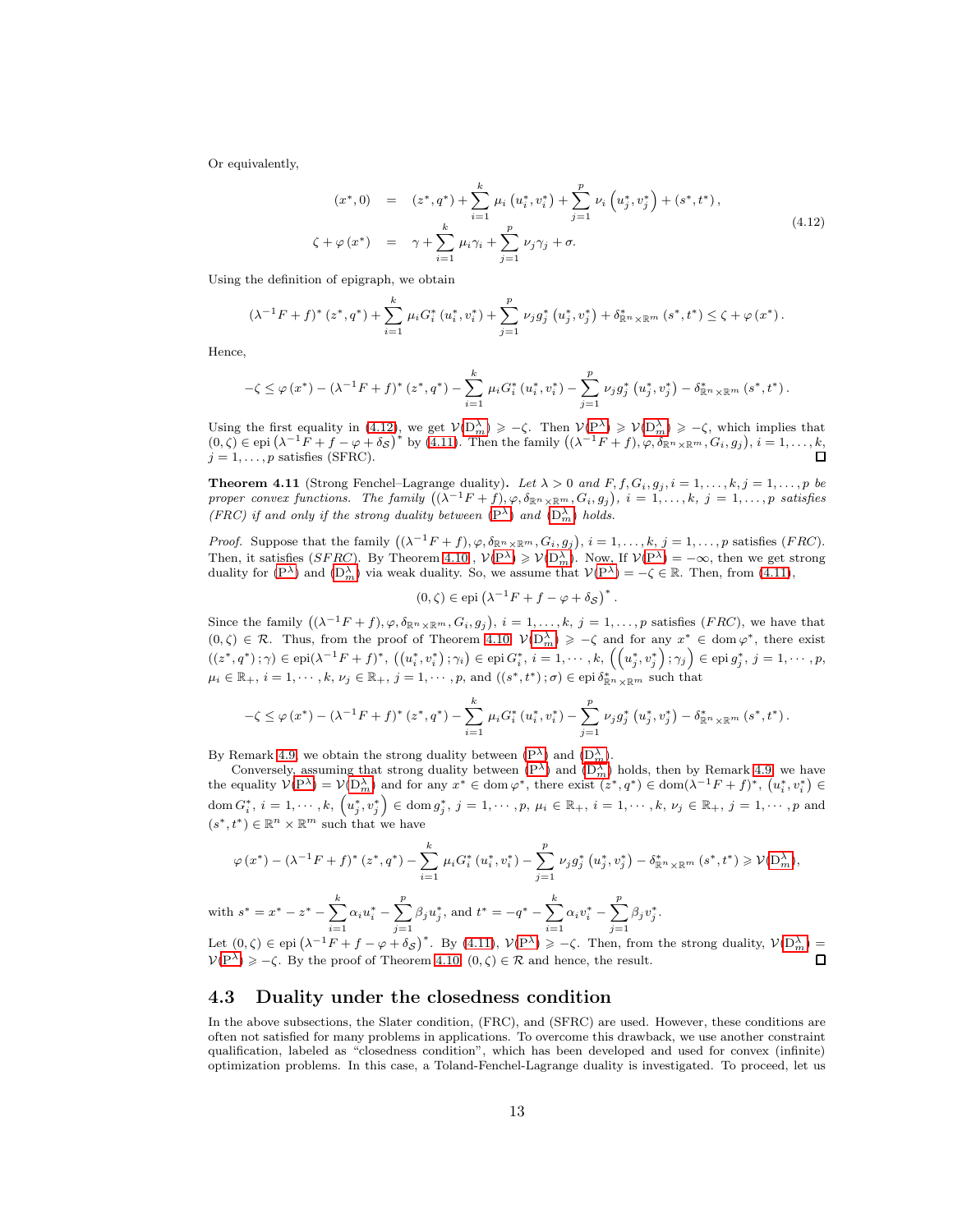assume that  $S \cap \text{dom}(\lambda^{-1}F + f) \neq \emptyset$  and F, f, and  $\varphi$  are functions such that F and f are proper lower semicontinuous (l.s.c.) and convex, while  $\varphi$  is proper convex and satisfies  $\varphi^{**} = \varphi$ . Here, S is the feasible set of  $(P^{\lambda})$  stated in  $(4.7)$  $(4.7)$ .

We denote A by

$$
\mathcal{A}:=\bigcup_{\alpha\in\mathbb{R}_+^k}\operatorname{epi}(\alpha G)^*\bigcup\bigcup_{\beta\in\mathbb{R}_+^p}\operatorname{epi}(\beta g)^*+\operatorname{epi}\delta_{\mathbb{R}^n\times\mathbb{R}^m}^*,
$$

and introduce the closedness condition defined by

<span id="page-13-1"></span><span id="page-13-0"></span>
$$
epi(\lambda^{-1}F + f)^* + A \text{ is closed.}
$$
 (CC)

The closedness condition [\(CC\)](#page-13-0) can be traced to Burachik and Jeyakumar [\[9\]](#page-17-15) and was used later to derive optimality conditions for convex cone constrained optimization problems. Different types of sufficient conditions for [\(CC\)](#page-13-0) are given in [\[9\]](#page-17-15).

We are interested here in another form of duality called Tolland-Fenchel-Lagrange duality, which takes the following form:

$$
\inf_{\substack{(x^*,y^*)\in\mathbb{R}^n\times\mathbb{R}^m\\ (\alpha,\beta)\in\mathbb{R}_+^{k+p}}}\n\frac{\max}{(z^*,q^*)\in\mathbb{R}^{n+m}}\n\{\varphi^*(x^*)+\delta_{\mathbb{R}^m}^*(y^*)\n\tag{D}^\lambda_{TFL}\n-\left(\lambda^{-1}F+f\right)^*(z^*,q^*)-\left(\alpha G+\beta g\right)^*(x^*-z^*,y^*-q^*)\}.
$$

**Theorem 4.12.** Consider the primal and the dual problem  $(P^{\lambda})$  $(P^{\lambda})$  and  $(D^{\lambda}_{TFL})$ . Suppose the constaint qualification [\(CC\)](#page-13-0) holds. Then, the strong duality holds; i.e.,  $\mathcal{V}(P^{\lambda}) = \mathcal{V}(D_{TFL}^{\lambda})$  $\mathcal{V}(P^{\lambda}) = \mathcal{V}(D_{TFL}^{\lambda})$  $\mathcal{V}(P^{\lambda}) = \mathcal{V}(D_{TFL}^{\lambda})$ .

Proof. By definition of a primal problem,

$$
\mathcal{V}(\mathbf{P}^{\lambda}) = \inf_{(x,y) \in \mathbb{R}^n \times \mathbb{R}^m} (\lambda^{-1} F + f + \delta_{\mathcal{S}} - \varphi) (x, y).
$$

Using the classical Toland dulality, we obtain

<span id="page-13-4"></span>
$$
\mathcal{V}(\mathcal{P}^{\lambda}) = \inf_{(x^*,y^*) \in \mathbb{R}^n \times \mathbb{R}^m} \left\{ \varphi^*(x^*) + \delta^*_{\mathbb{R}^m} (y^*) - \left(\lambda^{-1} F + f + \delta_{\mathcal{S}}\right)^* (x^*,y^*) \right\}.
$$
 (4.13)

Now, consider the function  $\psi : \mathbb{R}^{n+m} \times \mathbb{R}^{n+m} \times \mathbb{R}^{k+p} \to \mathbb{R} \cup \{+\infty\}$  given by

$$
\psi(x, y, z, q, \nu, \mu) = \begin{cases} \begin{array}{ll} \left(\lambda^{-1}F + f\right)(x + z, y + q), & \quad \text{if } \left(G(x, y), g(x, y)\right) + (\nu, \mu) \in -\mathbb{R}^{k+p}_+, \\ +\infty & \quad \text{otherwise.} \end{array} \end{cases}
$$

Let  $(x^*, y^*, z^*, q^*, \alpha, \beta) \in \mathbb{R}^{n+m} \times \mathbb{R}^{n+m} \times \mathbb{R}^{k+p}$ . Using the same technique as in [\[5\]](#page-16-3), we calculate the conjugate of  $\psi$  as

$$
\psi^*\left(x^*,y^*,z^*,q^*,\alpha,\beta\right)=\left(\lambda^{-1}F+f\right)^*(z^*,q^*)+\left(\alpha G+\beta g\right)^*(x^*-z^*,y^*-q^*)+\delta^*_{-\mathbb{R}^{k+p}_+}\left(\alpha,\beta\right).
$$

Observing that  $\delta^*_{-\mathbb{R}^{k+p}_+}(\alpha,\beta) = 0$  if  $(\alpha,\beta) \in \mathbb{R}^{k+p}_+$ , one deduces from the last equality that

$$
\psi^* (x^*, y^*, z^*, q^*, \alpha, \beta) = \n\begin{cases}\n\left(\lambda^{-1}F + f\right)^* (z^*, q^*) + (\alpha G + \beta g)^* (x^* - z^*, y^* - q^*) & \text{if } (\alpha, \beta) \in \mathbb{R}_+^{k+p}, \\
+\infty & \text{otherwise.}\n\end{cases}
$$

On the other hand, we have

<span id="page-13-2"></span>
$$
(\lambda^{-1}F + f + \delta_{\mathcal{S}})^{*}(x^{*}, y^{*}) = \sup_{(x,y)\in\mathcal{S}} \{ \langle (x,y), (x^{*}, y^{*}) \rangle - (\lambda^{-1}F + f)(x,y) \} = \sup_{(x,y)\in\mathbb{R}^{n}\times\mathbb{R}^{m}} \{ \langle (x,y), (x^{*}, y^{*}) \rangle - \psi(x,y,0,0,0,0) \}.
$$
 (4.14)

Since,  $Pr_{\mathbb{R}^n \times \mathbb{R}^m \times \mathbb{R}}$  (epi  $\psi^*$ ) = epi $(\lambda^{-1}F + f)^* + A$ , it follows from [\[10,](#page-17-16) Theorem 3.1] that for all  $(x^*, y^*) \in$  $\mathbb{R}^n \times \mathbb{R}^m$ .

$$
\sup_{(y)\in\mathbb{R}^n\times\mathbb{R}^m} \left\{ \langle (x,y), (x^*,y^*) \rangle - \psi(x,y,0,0,0,0) \right\}
$$
\n
$$
= \min_{(z^*,q^*)\in\mathbb{R}^n+m, (\alpha,\beta)\in\mathbb{R}^{k+p}} \psi^*(x^*,y^*,z^*,q^*,\alpha,\beta). \tag{4.15}
$$

Combining (4.[14\)](#page-13-2) and (4.[15\)](#page-13-3), we arrive at

<span id="page-13-3"></span> $(x,$ 

$$
\begin{array}{ll} \left( \lambda^{-1}F+f+\delta_{\mathcal{S}}\right)^{*}\left(x^{*},y^{*}\right) & \displaystyle\min_{\left(z^{*},q^{*}\right)\in\mathbb{R}^{n+m},\left(\alpha^{*},\beta^{*}\right)\in\mathbb{R}_{+}^{k+p}}\right. \\ \hspace{2cm}\left.\left.\left(\lambda^{-1}F+f\right)^{*}\left(z^{*},q^{*}\right)+\left(\alpha^{*}G+\beta^{*}g\right)^{*}\left(x^{*}-z^{*},y^{*}-q^{*}\right).\right. \end{array}
$$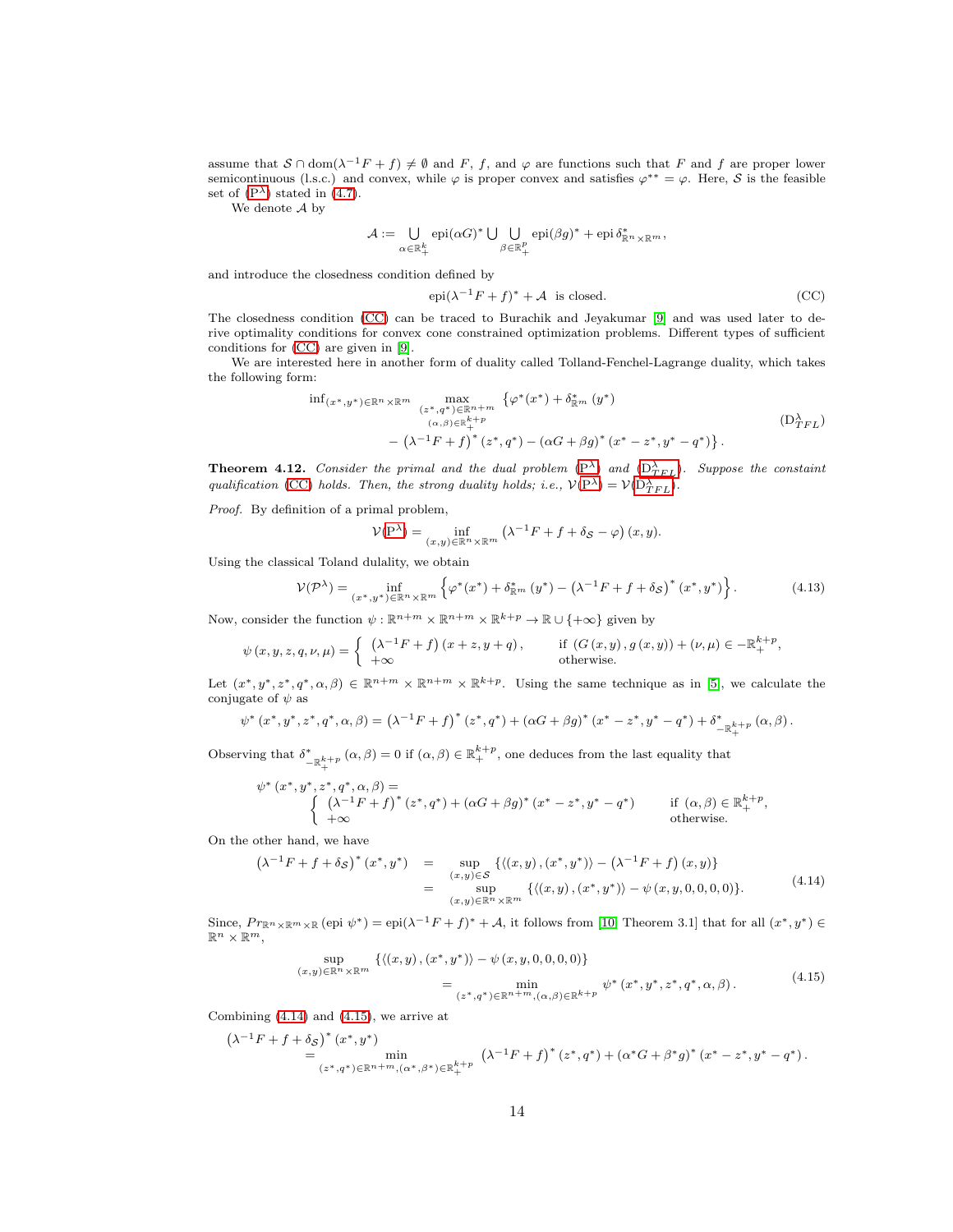Inserting the latter equality in (4.[13\)](#page-13-4) we obtain

$$
\mathcal{V}(\mathbf{P}^{\lambda}) = \inf_{(x^*, y^*) \in \mathbb{R}^n \times \mathbb{R}^m} \max_{\substack{(z^*, q^*) \in \mathbb{R}^{n+m} \\ (\alpha, \beta) \in \mathbb{R}^{k+p} \\ +}} \{ \varphi^*(x^*) + \delta^*_{\mathbb{R}^m} (y^*) \\ - (\lambda^{-1} F + f)^* (z^*, q^*) - (\alpha G + \beta g)^* (x^* - z^*, y^* - q^*) \}.
$$

Hence,  $V(P^{\lambda}) = V(D_{TFL}^{\lambda}).$  $V(P^{\lambda}) = V(D_{TFL}^{\lambda}).$  $V(P^{\lambda}) = V(D_{TFL}^{\lambda}).$ 

# 5 Duality without partial calmness

## 5.1 Under a generalized Slater condition

In this section, we do not assume that [\(P\)](#page-0-3) has optimal solutions, also no convexity assumption is imposed. Let  $\epsilon > 0$  and consider the following reguralized problem of [\(P\)](#page-0-3)

$$
\min_{x,y} F(x,y) \text{ s.t. } G_i(x,y) \le 0, \quad i \in I_k := \{1, \cdots, k\}, \quad y \in \mathcal{S}_{\epsilon}(x),
$$
\n
$$
(P_{\epsilon})
$$

where for each  $x \in \mathbb{R}^n$ ,  $\mathcal{S}_{\epsilon}(x)$  is the set of  $\epsilon$ -approximate optimal solutions of the lower level problem  $(L[x])$ ; that is

$$
\mathcal{S}_{\epsilon}(x) = \{ y \in K(x) | f(x, y) - \varphi(x) \leq \epsilon \}.
$$

Then, it is clear that problem  $(P_{\epsilon})$  can be reformulated as the following single-level optimization problem involving the optimal value function:

$$
\begin{cases}\n\min_{x,y} F(x,y) \\
G_i(x,y) \le 0 \\
g_j(x,y) \le 0 \\
f(x,y) - \varphi(x) \le \epsilon.\n\end{cases}\n\forall j \in I_k = \{1, \dots, k\},\n\tag{LLVF\epsilon}
$$
\n
$$
\forall j \in I_p = \{1, \dots, p\},\n\tag{LLVF\epsilon}
$$

Next, we recall the relation between any accumulation point of a sequence of regularized optimal solutions (i.e., of problem [\(LLVF](#page-14-1)<sub> $\epsilon$ </sub>)) and the optimal solution of [\(P\)](#page-0-3). To this end, let  $(\epsilon_k)_k$  be a sequence of positive scalar such that  $\epsilon_k \searrow 0$ , we denote problem  $(LIVF_{\epsilon_k})$  by  $(LIVF_k)$ . We need the following Slater-type condition for the lower level problem:

<span id="page-14-2"></span>**Assumption 5.1.** For any  $x \in \mathbb{R}^n$  satisfying the upper-level inequality constraints, and any nonempty subset  $J_p$  of  $I_p$ , there exist  $y \in \mathbb{R}^m$  such that  $g_j(x, y) < 0$  for all  $j \in J_p$ .

**Theorem 5.1.** [\[3\]](#page-16-1) Let  $(\epsilon_k)_k$  a sequence of positive scalar such that  $\epsilon_k \searrow 0$  and  $(x_k, y_k)_k$  be a sequence of optimal solutions of the regularized problems  $(LLVF_k)$  with  $k \in \mathbb{N}$ . Suppose that

- 1.  $\mathcal{C} := \{(x, y) \in \mathbb{R}^n \times \mathbb{R}^m \mid G_i(x, y) \leq 0, i \in I_k\}$  is a compact set;
- 2.  $(\bar{x}, \bar{y})$  is an accumulation point of the sequence  $(x_k, y_k)_k$ ;
- 3. Assumption [5.1](#page-14-2) holds.

Then,  $(\bar{x}, \bar{y})$  is an optimal solution of problem [\(LLVF\)](#page-3-2).

Subsequently, based on the study given by Fabin, Fernando, and Cristian [\[15\]](#page-17-10), we give a formulation of dual problem of  $(LIVF_{\epsilon})$ , then we provide a new complete characterization of strong duality. To proceed, for any  $\epsilon > 0$ , we consider the Lagrangian

$$
L_{\epsilon}(\varsigma,\alpha,\beta,\gamma,x,y):=\varsigma F(x,y)+\gamma\left(f(x,y)-\varphi(x)-\epsilon\right)+\sum_{i=1}^{k}\alpha_{i}G_{i}(x,y)+\sum_{j=1}^{p}\beta_{j}g_{j}(x,y)
$$

and define the dual problem  $(D_{\epsilon})$  of  $(LLVF_{\epsilon})$  as

<span id="page-14-3"></span>
$$
\sup_{\substack{(\alpha,\beta)\in\mathbb{R}_{+}^{k+p} \\ \gamma\in\mathbb{R}}} \inf_{(x,y)\in\mathbb{R}^{n}\times\mathbb{R}^{m}} L_{\epsilon}(1,\alpha,\beta,\gamma,x,y).
$$
\n(D<sub>\epsilon</sub>)

It can be seen that for all  $\alpha \in \mathbb{R}^k_+$ ,  $\beta \in \mathbb{R}^p_+$ , and  $\gamma \in \mathbb{R}$ , we have

$$
\inf_{(x,y)\in\mathbb{R}^n\times\mathbb{R}^m} L_{\epsilon}\left(\varsigma,\alpha,\beta,\gamma,x,y\right) \leq \varsigma \mathcal{V}\left(\mathcal{P}_{\epsilon}\right), \quad \forall \varsigma \geq 0,
$$

which corresponds to a weak duality condition. To provide the strong duality result, we introduce some regularity conditions. To proceed, define

$$
\Psi_{\epsilon}(\mathbb{R}^n \times \mathbb{R}^m) := \left\{ (F(x, y), f(x, y) - \varphi(x) - \epsilon, G(x, y), g(x, y)) \in \mathbb{R}^{2+k+p} : (x, y) \in \mathbb{R}^n \times \mathbb{R}^m \right\}
$$

and consider the following assumptions:

<span id="page-14-1"></span><span id="page-14-0"></span> $\Box$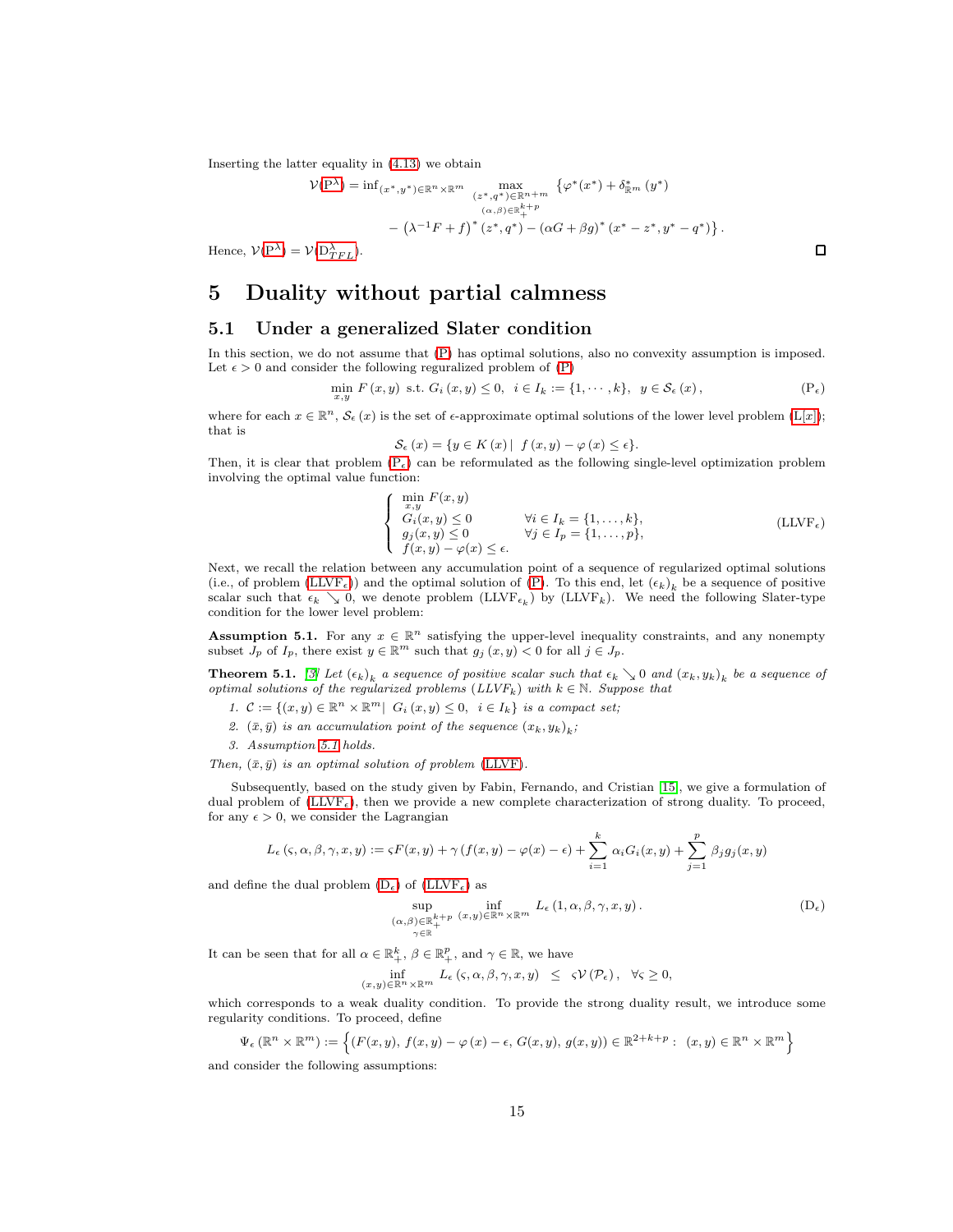<span id="page-15-0"></span>Assumption 5.2. It holds that

cone 
$$
\left(int\left[\text{co}\left(\Psi_{\epsilon}\left(\mathbb{R}^{n}\times\mathbb{R}^{m}\right)\right)-\mathcal{V}(\text{LLVF}_{\epsilon})\left(1,0_{\mathbb{R}^{1+k+p}}\right)+\left(\mathbb{R}_{+}\times\mathbb{R}_{+}^{1+k+p}\right)\right]\right)
$$
 is pointed.

<span id="page-15-1"></span> $\textbf{Assumption 5.3.} \hspace{0.5em} (0,0) \notin int \bigg( \text{co} \left( \Psi_{\epsilon} \left( \mathbb{R}^{n} \times \mathbb{R}^{m} \right) \right) - \mathcal{V}(\text{LLVF}_{\epsilon}) \left( 1, 0_{\mathbb{R}^{1+k+p}} \right) + \left( \mathbb{R}_{+} \times \mathbb{R}_{+}^{1+k+p} \right) \bigg).$ 

**Theorem 5.2.** Let  $\epsilon > 0$ . Suppose that  $V(\text{LLVF}_{\epsilon})$  is finite and that

 $(x,$ 

<span id="page-15-3"></span>
$$
int\left( co\left( \Psi_{\epsilon} \left( \mathbb{R}^{n} \times \mathbb{R}^{m} \right) \right) + \left( \mathbb{R}_{+} \times \mathbb{R}_{+}^{1+k+p} \right) \right) \neq \emptyset. \tag{5.1}
$$

Then, for each  $\epsilon > 0$ , Assumption [5.2](#page-15-0) (resp. Assumption [5.3\)](#page-15-1) holds if and only if there exists a vector  $(\bar{\varsigma}, \bar{\gamma}, \bar{\alpha}, \bar{\beta}) \neq 0$  such that

$$
\inf_{y,\,y\,\in\mathbb{R}^n\times\mathbb{R}^m} L_{\epsilon}\left(\bar{\varsigma},\bar{\alpha},\bar{\beta},\bar{\gamma},x,y\right)=\bar{\varsigma}\mathcal{V}(\text{LLVF}_{\epsilon}).
$$

Proof. The result follows from [\[15,](#page-17-10) Theorem 3.1].

Next, we provide a strong duality result when  $\bar{\varsigma} > 0$ . For this result, we need the assumption

<span id="page-15-2"></span>
$$
\overline{cone}\left((f-\varphi-\epsilon,\ G,\ g\right)(\mathbb{R}^n\times\mathbb{R}^m)+\mathbb{R}^{1+k+p}_+\right)=\mathbb{R}^{1+k+p}.\tag{5.2}
$$

The qualification condition [\(5.2\)](#page-15-2) is a generalized form of the Slater condition for problem [\(LLVF](#page-14-1)<sub> $\epsilon$ </sub>). Note that thanks to our regularization, condition [\(5.2\)](#page-15-2) can be fulfilled.

**Theorem 5.3.** Let  $\epsilon > 0$  and suppose that  $V(\text{LLVF}_{\epsilon})$  is finite and condition [\(5.1\)](#page-15-3) holds. Furthermore, if condition [\(5.2\)](#page-15-2) is satisfied, then strong duality between [\(LLVF](#page-14-1)<sub> $\epsilon$ </sub>) and [\(D](#page-14-3)<sub> $\epsilon$ </sub>) holds; i.e.,  $\mathcal{V}(\text{LLVF}_{\epsilon}) = \mathcal{V}(\text{D}_{\epsilon})$ . Moreover, there exists a Lagrange multiplier vector  $(\bar{\gamma}, \bar{\alpha}, \bar{\beta}) \in \mathbb{R}_+ \times \mathbb{R}_+^k \times \mathbb{R}_+^p$  such that we have

$$
\mathcal{V}(\text{LLVF}_{\epsilon}) = \inf_{(x,y)\in\mathbb{R}^n\times\mathbb{R}^m} \ L_{\epsilon}\left(1,\bar{\alpha},\bar{\beta},\bar{\gamma},x,y\right).
$$

Proof. The result follows from [\[15,](#page-17-10) Corollary 3.2].

#### 5.2 Without a Slater condition

To close this section, we provide a new characterization of strong duality for bilevel optimization problem, covering situations where a Slater-type condition may fail. To proceed, consider the special bilevel program

$$
\min_{x,y} F(x,y) \text{ s.t. } x \in X, y \in \mathcal{S}(x), \tag{P_s}
$$

where,  $X \\\subset \mathbb{R}^n$  and for each  $x \\in X$ ,  $S(x)$  is the set of optimal solutions of the lower level problem  $(L[x])$ , which in this case is given

$$
\mathcal{S}(x) = \{ y \in Y | f(x, y) - \varphi(x) \leq 0 \},
$$

where the lower level feasible set is  $Y \subset \mathbb{R}^m$ . As before, problem  $(P_s)$  can take the form

$$
\begin{cases}\n\min_{x,y} F(x,y) \\
(x,y) \in X \times Y, \\
f(x,y) - \varphi(x) \le 0.\n\end{cases}
$$
\n(LLYF<sub>s</sub>)

With  $L(1, \gamma, x, y) := F(x, y) + \gamma (f(x, y) - \varphi(x))$ , the dual of problem  $(D_s)$  is given by

$$
\sup_{\gamma \in \mathbb{R}_+} \inf_{(x,y) \in X \times Y} L(1, \gamma, x, y).
$$
 (D<sub>s</sub>)

To provide our result, denote the feasible set of problem  $(LLYF_s)$  by

$$
\mathcal{F} := \{(x, y) \in X \times Y \mid f(x, y) - \varphi(x) \leq 0\}.
$$

The set of optimal solutions of problem  $(LLVF_s)$  is given as

$$
\mathcal{O} := \arg\min\left\{ F\left(x, y\right) \,|\, (x, y) \in \mathcal{F} \right\}
$$

and

$$
\mathcal{F}^- := \{ (x, y) \in X \times Y \mid f(x, y) - \varphi(x) < 0 \},
$$
\n
$$
\mathcal{F}^- := \{ (x, y) \in X \times Y \mid f(x, y) - \varphi(x) = 0 \},
$$
\n
$$
\mathcal{F}^+ := \{ (x, y) \in X \times Y \mid f(x, y) - \varphi(x) > 0 \}.
$$

Analogously, we introduce the following sets

$$
\Xi^{-} := \{ (x, y) \in X \times Y \mid F(x, y) < \mathcal{V}(\text{LLVF}_s) \},
$$
\n
$$
\Xi^{-} := \{ (x, y) \in X \times Y \mid F(x, y) = \mathcal{V}(\text{LLVF}_s) \},
$$
\n
$$
\Xi^{+} := \{ (x, y) \in X \times Y \mid F(x, y) > \mathcal{V}(\text{LLVF}_s) \}.
$$

 $\Box$ 

<span id="page-15-6"></span><span id="page-15-5"></span><span id="page-15-4"></span> $\Box$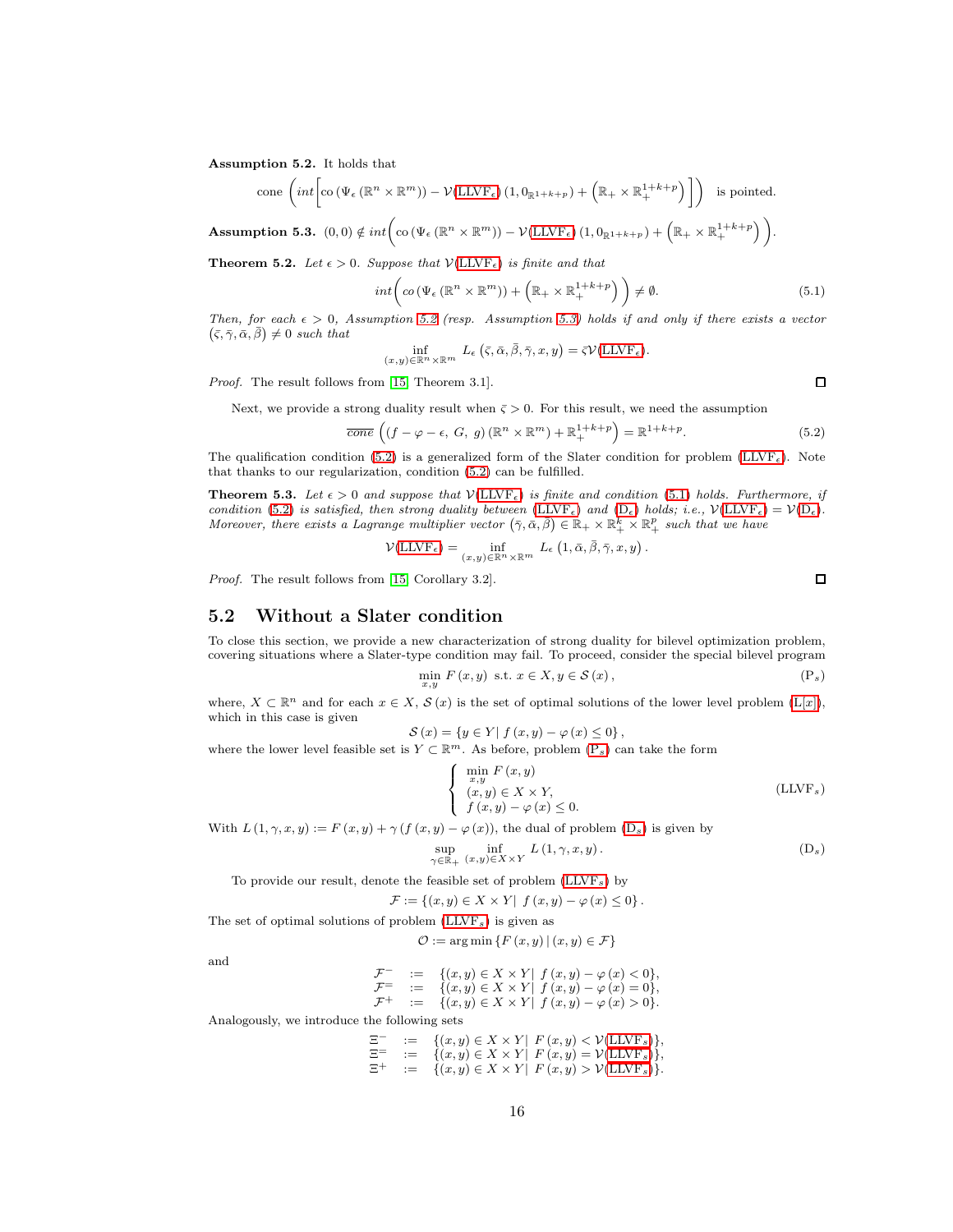Remark 5.4. Based on the structure of bilevel optimization problems, one can deduce that we have  $\mathcal{F}^- = \mathcal{F}^+ = \emptyset.$ 

Also, due to the lack of the Slater condition, the strong duality requires a closed-cone constraint qualification. To proceed, set

$$
\Psi(X \times Y) = \{ (F(x, y), f(x, y) - \varphi(x)) \in \mathbb{R}^2 | (x, y) \in X \times Y \},
$$

and consider the following assumption

<span id="page-16-4"></span>Assumption 5.4. cone  $\left(\text{co}\left(\Psi\left(X\times Y\right)\right)-\mathcal{V}(\text{LLVF}_s)\left(1,0\right)+\text{int}\left(\mathbb{R}^2_+\right)\right)$  is pointed.

Based on the above construction we characterize Assumption [5.4.](#page-16-4)

<span id="page-16-5"></span>**Proposition 5.5.** Consider the problem [\(LLVF](#page-15-6)s). Suppose that  $\mathcal{F} \neq \emptyset$  and that  $\mathcal{V}(\text{LLVF}_s)$  is finite. The following assertions hold:

- 1. Suppose that  $\mathcal{O} \neq \emptyset$ . Then, cone  $\left( co(\Psi(X \times Y)) \mathcal{V}(\text{LLVF}_s)(1,0) + int(\mathbb{R}^2_+) \right)$  is pointed if and only if  $\mathcal{O} \cap \mathcal{F}^- \neq \emptyset$  and  $\Xi^+ \cap \mathcal{F}^- \neq \emptyset$ .
- 2. Assume that  $\mathcal{O} = \emptyset$ . Then, cone  $\left( co(\Psi(X \times Y)) \mathcal{V}(\text{LLVF}_s)(1,0) + int(\mathbb{R}^2_+) \right)$  is pointed if and only if  $\Xi^+ \cap \mathcal{F}^- \neq \emptyset$ .

The following theorem provides a complete characterization of strong duality for our bilevel program.

**Theorem 5.6.** Consider problem [\(LLVF](#page-15-6)<sub>s</sub>). Assume that  $\mathcal{F} \neq \emptyset$  and that  $\mathcal{V}(\text{LLVF}_s)$  is finite. The following assertions are equivalent.

- 1. Strong duality holds; i.e.,  $\mathcal{V}(\text{LLVF}_s) = \mathcal{V}(D_s)$  $\mathcal{V}(\text{LLVF}_s) = \mathcal{V}(D_s)$  $\mathcal{V}(\text{LLVF}_s) = \mathcal{V}(D_s)$ ;
- 2. cone  $\Big(\,co\left(\Psi\left(X\times Y\right)\right)-\mathcal{V}(\text{LLVF}_s)\left(1,0\right)+int\left(\mathbb{R}^2_+\right)\,\Big)\,$  is pointed.

Proof. It can be deduced from Proposition [5.5;](#page-16-5) cf. [\[15,](#page-17-10) Theorem 4.1 and Corollary 4.2].

 $\Box$ 

# 6 Conclusion

In this paper, we have been given a duality approach for problem [\(P\)](#page-0-3). Since the bilevel programming problem [\(P\)](#page-0-3) does not satisfy the Slater condition, which is the key apparatus to establish strong duality, we have first provided an overview of some standard duality results to show that they are not applicable to our problem [\(P\)](#page-0-3). Afterwards, the concept of partial calmness is used to establish weak and strong duality results for problem [\(P\)](#page-0-3). In particular, Langrange, Fenchel-Lagrange, and Toland-Fenchel-Lagrange duality concepts were investigated for this problem, under some suitable conditions. For the first class of results, we introduce a regularization for problem [\(P\)](#page-0-3). Then, we establish sufficient conditions ensuring strong duality for the obtained regularized problem [\(P\)](#page-0-3) under a generalized Slater-type condition without the convexity assumptions and without. Finally, we have provided a strong duality result for a geometrically constrained bilevel optimization problem without the Slater-condition.

# References

- [1] A. Aboussoror, S. Adly and F.E. Saissi, A Duality approach for a alass of semivectorial bilevel programming problems, Vietnam journal of mathematics. 46 (2018) 197-214.
- <span id="page-16-0"></span>[2] A. Aboussoror and S. Adly, A Fenchel-Lagrange duality approach for a bilevel programming problem with extremal value function, Journal of Optimization Theory and Applications. 149 (2011) 254-268.
- <span id="page-16-1"></span>[3] A. Aboussoror, S. Adly and F.E. Saissi, An extended Fenchel-Lagrange duality approach and optimality conditions for strong bilevel programming problems, SIAM Journal on Optimization. 27(2) (2017) 1230- 1255.
- <span id="page-16-2"></span>[4] R.I. Bot, E.R. Csetnek and A. Moldovan, Revisiting some duality theorems via the quasirelative interior in convex optimization, Journal of Optimization Theory and Applications. 139 (2008) 67-84.
- <span id="page-16-3"></span>[5] R.I. Bot, E.R. Csetnek and G. Wanka, Sequential optimality conditions in convex programming via perturbation approach, Journal of Convex Analysis. 15 (2008) 149-164.